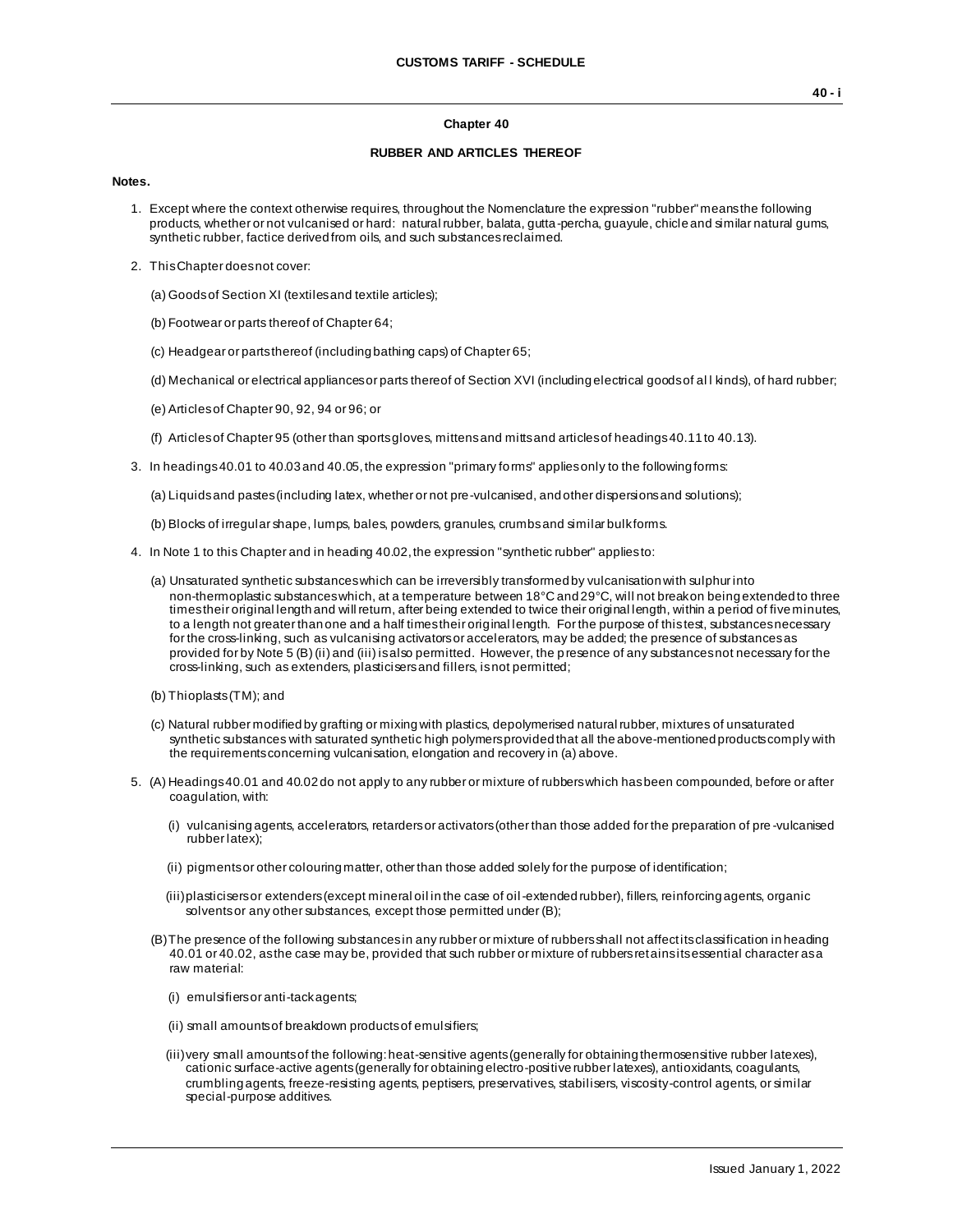| <b>Tariff</b><br>Item   | <b>SS</b><br><b>Description of Goods</b>                                                                                                                                                                                            | Unit of<br>Meas. | <b>MFN</b><br><b>Tariff</b> | <b>Applicable</b><br><b>Preferential Tariffs</b>                                                                            |
|-------------------------|-------------------------------------------------------------------------------------------------------------------------------------------------------------------------------------------------------------------------------------|------------------|-----------------------------|-----------------------------------------------------------------------------------------------------------------------------|
| 40.01                   | Natural rubber, balata, gutta-percha, guayule, chicle and similar natural<br>gums, in primary forms or in plates, sheets or strip.                                                                                                  |                  |                             |                                                                                                                             |
|                         | 4001.10.00 00 -Natural rubber latex, whether or not pre-vulcanized                                                                                                                                                                  | <b>KSD</b>       | Free                        | CCCT, LDCT, GPT, UST,<br>MXT, CIAT, CT, CRT, IT,<br>NT, SLT, PT, COLT, JT,<br>PAT, HNT, KRT, CEUT,<br>UAT, CPTPT, UKT: Free |
|                         | -Natural rubber in other forms:                                                                                                                                                                                                     |                  |                             |                                                                                                                             |
|                         | 4001.21.00 00 - - Smoked sheets                                                                                                                                                                                                     | <b>KGM</b>       | Free                        | CCCT, LDCT, GPT, UST,<br>MXT, CIAT, CT, CRT, IT,<br>NT, SLT, PT, COLT, JT,<br>PAT, HNT, KRT, CEUT,<br>UAT, CPTPT, UKT: Free |
|                         | 4001.22.00 00 - - Technically specified natural rubber (TSNR)                                                                                                                                                                       | <b>KGM</b>       | Free                        | CCCT, LDCT, GPT, UST,<br>MXT, CIAT, CT, CRT, IT,<br>NT, SLT, PT, COLT, JT,<br>PAT, HNT, KRT, CEUT,<br>UAT, CPTPT, UKT: Free |
| 4001.29.00 00 - - Other |                                                                                                                                                                                                                                     | KGM              | Free                        | CCCT, LDCT, GPT, UST,<br>MXT, CIAT, CT, CRT, IT,<br>NT, SLT, PT, COLT, JT,<br>PAT, HNT, KRT, CEUT,<br>UAT, CPTPT, UKT: Free |
|                         | 4001.30.00 00 -Balata, gutta-percha, guayule, chicle and similar natural gums                                                                                                                                                       | KGM              | Free                        | CCCT, LDCT, GPT, UST,<br>MXT, CIAT, CT, CRT, IT,<br>NT, SLT, PT, COLT, JT,<br>PAT, HNT, KRT, CEUT,<br>UAT, CPTPT, UKT: Free |
| 40.02                   | Synthetic rubber and factice derived from oils, in primary forms or in<br>plates, sheets or strip; mixtures of any product of heading 40.01 with<br>any product of this heading, in primary forms or in plates, sheets or<br>strip. |                  |                             |                                                                                                                             |
|                         | -Styrene-butadiene rubber (SBR); carboxylated styrene-butadiene<br>rubber (XSBR):                                                                                                                                                   |                  |                             |                                                                                                                             |
| 4002.11.00 00 - - Latex |                                                                                                                                                                                                                                     | <b>KSD</b>       | Free                        | CCCT, LDCT, GPT, UST,<br>MXT, CIAT, CT, CRT, IT,<br>NT, SLT, PT, COLT, JT,<br>PAT, HNT, KRT, CEUT,<br>UAT, CPTPT, UKT: Free |
| 4002.19.00 00 - - Other |                                                                                                                                                                                                                                     | KGM              | Free                        | CCCT, LDCT, GPT, UST,<br>MXT, CIAT, CT, CRT, IT,<br>NT, SLT, PT, COLT, JT,<br>PAT, HNT, KRT, CEUT,<br>UAT, CPTPT, UKT: Free |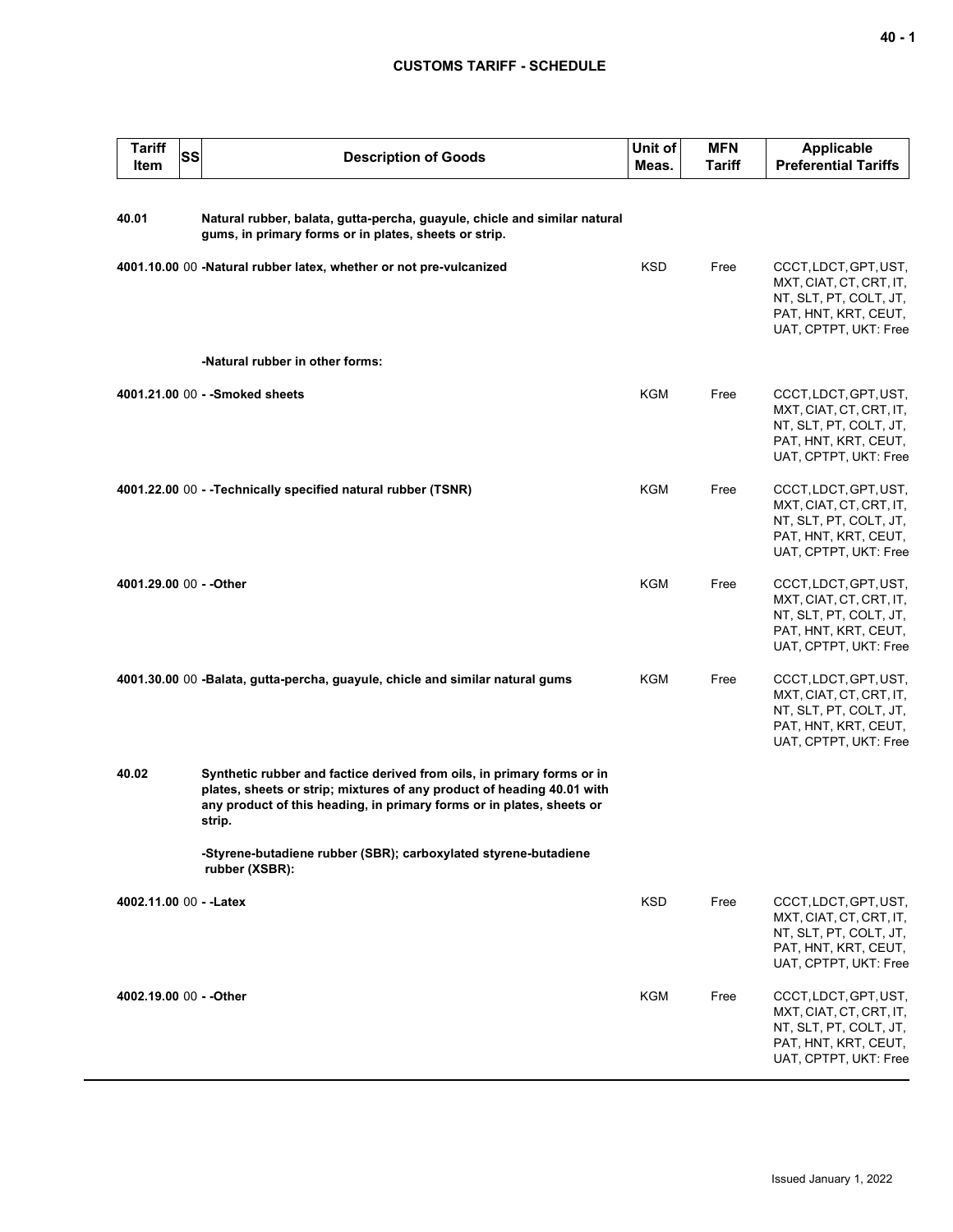| <b>Tariff</b><br><b>SS</b><br>Item | <b>Description of Goods</b>                                                                 | Unit of<br>Meas. | <b>MFN</b><br><b>Tariff</b> | Applicable<br><b>Preferential Tariffs</b>                                                                                   |
|------------------------------------|---------------------------------------------------------------------------------------------|------------------|-----------------------------|-----------------------------------------------------------------------------------------------------------------------------|
|                                    | 4002.20.00 00 - Butadiene rubber (BR)                                                       | KGM              | Free                        | CCCT, LDCT, GPT, UST,<br>MXT, CIAT, CT, CRT, IT,<br>NT, SLT, PT, COLT, JT,<br>PAT, HNT, KRT, CEUT,<br>UAT, CPTPT, UKT: Free |
|                                    | -Isobutene-isoprene (butyl) rubber (IIR);<br>halo-isobutene-isoprene rubber (CIIR or BIIR): |                  |                             |                                                                                                                             |
|                                    | 4002.31.00 00 - - Isobutene-isoprene (butyl) rubber (IIR)                                   | <b>KGM</b>       | Free                        | CCCT, LDCT, GPT, UST,<br>MXT, CIAT, CT, CRT, IT,<br>NT, SLT, PT, COLT, JT,<br>PAT, HNT, KRT, CEUT,<br>UAT, CPTPT, UKT: Free |
| 4002.39.00 00 - - Other            |                                                                                             | KGM              | Free                        | CCCT, LDCT, GPT, UST,<br>MXT, CIAT, CT, CRT, IT,<br>NT, SLT, PT, COLT, JT,<br>PAT, HNT, KRT, CEUT,<br>UAT, CPTPT, UKT: Free |
|                                    | -Chloroprene (chlorobutadiene) rubber (CR):                                                 |                  |                             |                                                                                                                             |
| 4002.41.00 00 - - Latex            |                                                                                             | <b>KSD</b>       | Free                        | CCCT, LDCT, GPT, UST,<br>MXT, CIAT, CT, CRT, IT,<br>NT, SLT, PT, COLT, JT,<br>PAT, HNT, KRT, CEUT,<br>UAT, CPTPT, UKT: Free |
| 4002.49.00 00 - - Other            |                                                                                             | <b>KGM</b>       | Free                        | CCCT, LDCT, GPT, UST,<br>MXT, CIAT, CT, CRT, IT,<br>NT, SLT, PT, COLT, JT,<br>PAT, HNT, KRT, CEUT,<br>UAT, CPTPT, UKT: Free |
|                                    | -Acrylonitrile-butadiene rubber (NBR):                                                      |                  |                             |                                                                                                                             |
| 4002.51.00 00 - - Latex            |                                                                                             | <b>KSD</b>       | Free                        | CCCT, LDCT, GPT, UST,<br>MXT, CIAT, CT, CRT, IT,<br>NT, SLT, PT, COLT, JT,<br>PAT, HNT, KRT, CEUT,<br>UAT, CPTPT, UKT: Free |
| 4002.59.00 00 - - Other            |                                                                                             | <b>KGM</b>       | Free                        | CCCT, LDCT, GPT, UST,<br>MXT, CIAT, CT, CRT, IT,<br>NT, SLT, PT, COLT, JT,<br>PAT, HNT, KRT, CEUT,<br>UAT, CPTPT, UKT: Free |
|                                    | 4002.60.00 00 -Isoprene rubber (IR)                                                         | <b>KGM</b>       | Free                        | CCCT, LDCT, GPT, UST,<br>MXT, CIAT, CT, CRT, IT,<br>NT, SLT, PT, COLT, JT,<br>PAT, HNT, KRT, CEUT,<br>UAT, CPTPT, UKT: Free |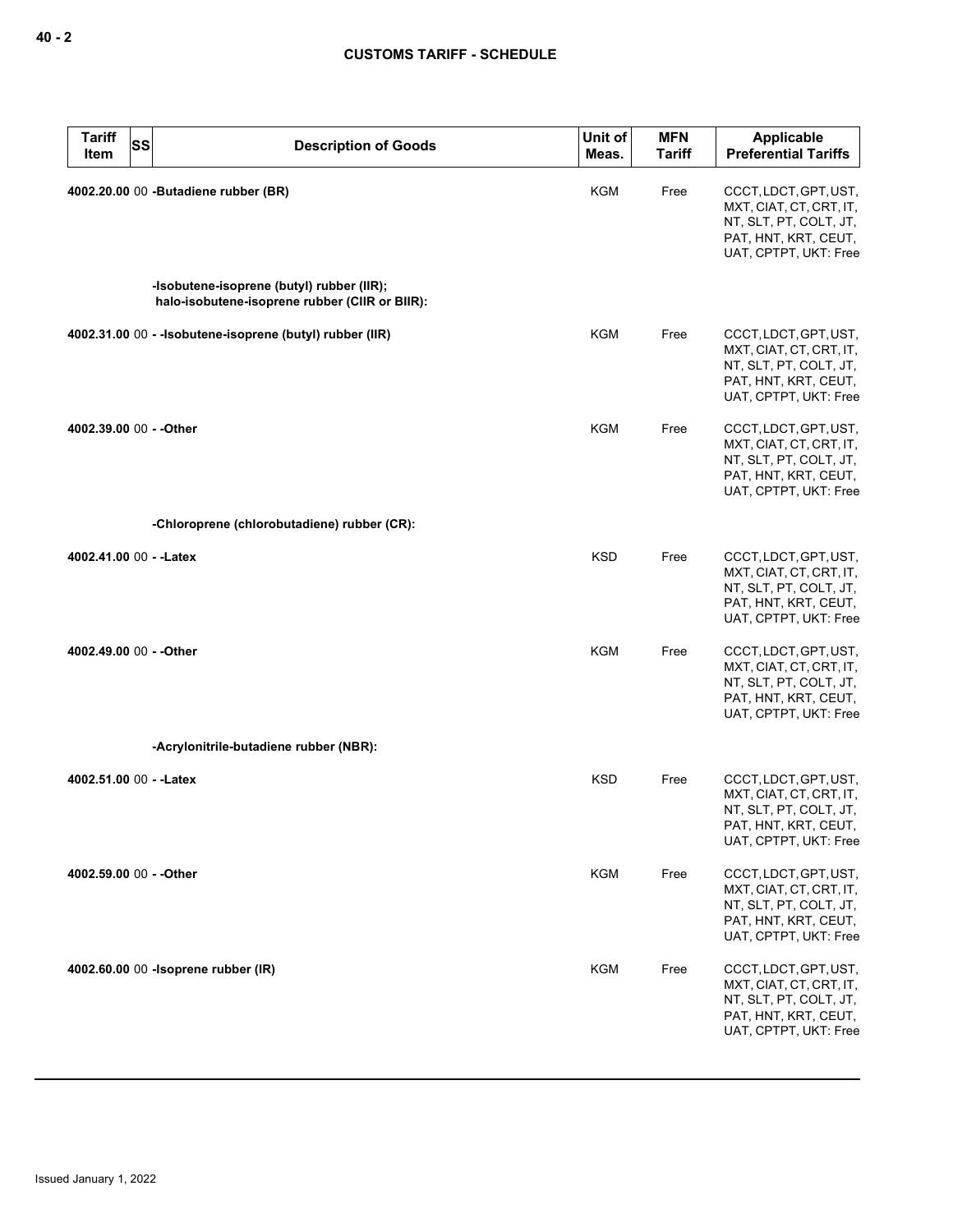| ., |  | v<br>۰. |
|----|--|---------|
|----|--|---------|

| <b>Tariff</b><br><b>SS</b> | <b>Description of Goods</b>                                                                                               | Unit of           | <b>MFN</b>    | Applicable                                                                                                                  |
|----------------------------|---------------------------------------------------------------------------------------------------------------------------|-------------------|---------------|-----------------------------------------------------------------------------------------------------------------------------|
| Item                       |                                                                                                                           | Meas.             | <b>Tariff</b> | <b>Preferential Tariffs</b>                                                                                                 |
|                            | 4002.70.00 00 - Ethylene-propylene-non-conjugated diene rubber (EPDM)                                                     | <b>KGM</b>        | Free          | CCCT, LDCT, GPT, UST,<br>MXT, CIAT, CT, CRT, IT,<br>NT, SLT, PT, COLT, JT,<br>PAT, HNT, KRT, CEUT,<br>UAT, CPTPT, UKT: Free |
|                            | 4002.80.00 00 -Mixtures of any product of heading 40.01 with any product of this<br>heading<br>-Other:                    | KGM               | Free          | CCCT, LDCT, GPT, UST,<br>MXT, CIAT, CT, CRT, IT,<br>NT, SLT, PT, COLT, JT,<br>PAT, HNT, KRT, CEUT,<br>UAT, CPTPT, UKT: Free |
| 4002.91.00 00 - - Latex    |                                                                                                                           | <b>KSD</b>        | Free          | CCCT, LDCT, GPT, UST,<br>MXT, CIAT, CT, CRT, IT,<br>NT, SLT, PT, COLT, JT,<br>PAT, HNT, KRT, CEUT,<br>UAT, CPTPT, UKT: Free |
| 4002.99.00 00 - - Other    |                                                                                                                           | <b>KGM</b>        | Free          | CCCT, LDCT, GPT, UST,<br>MXT, CIAT, CT, CRT, IT,<br>NT, SLT, PT, COLT, JT,<br>PAT, HNT, KRT, CEUT,<br>UAT, CPTPT, UKT: Free |
|                            | 4003.00.00 00 Reclaimed rubber in primary forms or in plates, sheets or strip.                                            | KGM               | Free          | CCCT, LDCT, GPT, UST,<br>MXT, CIAT, CT, CRT, IT,<br>NT, SLT, PT, COLT, JT,<br>PAT, HNT, KRT, CEUT,<br>UAT, CPTPT, UKT: Free |
|                            | 4004.00.00 00 Waste, parings and scrap of rubber (other than hard rubber) and<br>powders and granules obtained therefrom. | KGM               | Free          | CCCT, LDCT, GPT, UST,<br>MXT, CIAT, CT, CRT, IT,<br>NT, SLT, PT, COLT, JT,<br>PAT, HNT, KRT, CEUT,<br>UAT, CPTPT, UKT: Free |
| 40.05                      | Compounded rubber, unvulcanized, in primary forms or in plates, sheets<br>or strip.                                       |                   |               |                                                                                                                             |
| 4005.10.00                 | -Compounded with carbon black or silica                                                                                   |                   | Free          | CCCT, LDCT, GPT, UST,<br>MXT, CIAT, CT, CRT, IT,<br>NT, SLT, PT, COLT, JT,<br>PAT, HNT, KRT, CEUT,<br>UAT, CPTPT, UKT: Free |
|                            |                                                                                                                           | <b>KGM</b><br>KGM |               |                                                                                                                             |
|                            | 4005.20.00 00 -Solutions; dispersions other than those of subheading 4005.10                                              | <b>KGM</b>        | Free          | CCCT, LDCT, GPT, UST,<br>MXT, CIAT, CT, CRT, IT,<br>NT, SLT, PT, COLT, JT,<br>PAT, HNT, KRT, CEUT,<br>UAT, CPTPT, UKT: Free |
|                            | -Other:                                                                                                                   |                   |               |                                                                                                                             |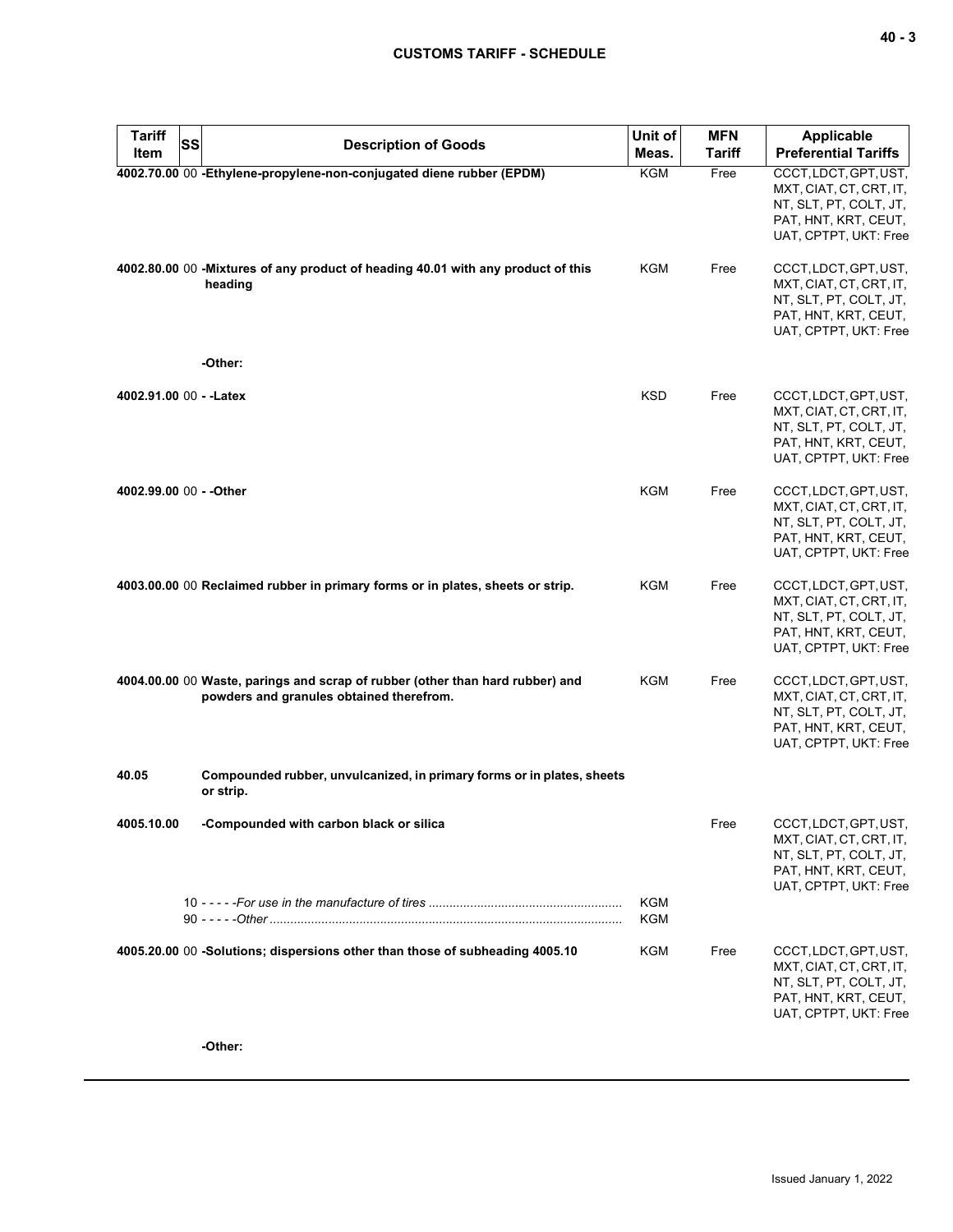| <b>Tariff</b>           | <b>SS</b><br><b>Description of Goods</b>                                                                                          | Unit of                  | <b>MFN</b>    | Applicable                                                                                                                  |
|-------------------------|-----------------------------------------------------------------------------------------------------------------------------------|--------------------------|---------------|-----------------------------------------------------------------------------------------------------------------------------|
| Item                    |                                                                                                                                   | Meas.                    | <b>Tariff</b> | <b>Preferential Tariffs</b>                                                                                                 |
| 4005.91.00              | --Plates, sheets and strip                                                                                                        | <b>KGM</b><br><b>KGM</b> | Free          | CCCT, LDCT, GPT, UST,<br>MXT, CIAT, CT, CRT, IT,<br>NT, SLT, PT, COLT, JT,<br>PAT, HNT, KRT, CEUT,<br>UAT, CPTPT, UKT: Free |
| 4005.99.00 00 - - Other |                                                                                                                                   | <b>KGM</b>               | Free          | CCCT, LDCT, GPT, UST,<br>MXT, CIAT, CT, CRT, IT,<br>NT, SLT, PT, COLT, JT,<br>PAT, HNT, KRT, CEUT,<br>UAT, CPTPT, UKT: Free |
| 40.06                   | Other forms (for example, rods, tubes and profile shapes) and articles<br>(for example, discs and rings), of unvulcanized rubber. |                          |               |                                                                                                                             |
|                         | 4006.10.00 00 -"Camel-back" strips for retreading rubber tires                                                                    |                          | Free          | CCCT, LDCT, GPT, UST,<br>MXT, CIAT, CT, CRT, IT,<br>NT, SLT, PT, COLT, JT,<br>PAT, HNT, KRT, CEUT,<br>UAT, CPTPT, UKT: Free |
| 4006.90.00 00 -Other    |                                                                                                                                   |                          | Free          | CCCT, LDCT, GPT, UST,<br>MXT, CIAT, CT, CRT, IT,<br>NT, SLT, PT, COLT, JT,<br>PAT, HNT, KRT, CEUT,<br>UAT, CPTPT, UKT: Free |
| 4007.00                 | Vulcanized rubber thread and cord.                                                                                                |                          |               |                                                                                                                             |
|                         | 4007.00.10 00 - - - Thread, not covered                                                                                           | KGM                      | Free          | CCCT, LDCT, GPT, UST,<br>MXT, CIAT, CT, CRT, IT,<br>NT, SLT, PT, COLT, JT,<br>PAT, HNT, KRT, CEUT,<br>UAT, CPTPT, UKT: Free |
|                         | 4007.00.20 00 - - - Cord, not covered                                                                                             | <b>KGM</b>               | 4.5%          | CCCT, LDCT, GPT, UST,<br>MXT, CIAT, CT, CRT, IT,<br>NT, SLT, PT, COLT, JT,<br>PAT, HNT, KRT, CEUT,<br>UAT, CPTPT, UKT: Free |
|                         | 4007.00.90 00 - - - Other                                                                                                         | KGM                      | Free          | CCCT, LDCT, GPT, UST,<br>MXT, CIAT, CT, CRT, IT,<br>NT, SLT, PT, COLT, JT,<br>PAT, HNT, KRT, CEUT,<br>UAT. CPTPT. UKT: Free |
| 40.08                   | Plates, sheets, strip, rods and profile shapes, of vulcanized rubber other<br>than hard rubber.                                   |                          |               |                                                                                                                             |
|                         | -Of cellular rubber:                                                                                                              |                          |               |                                                                                                                             |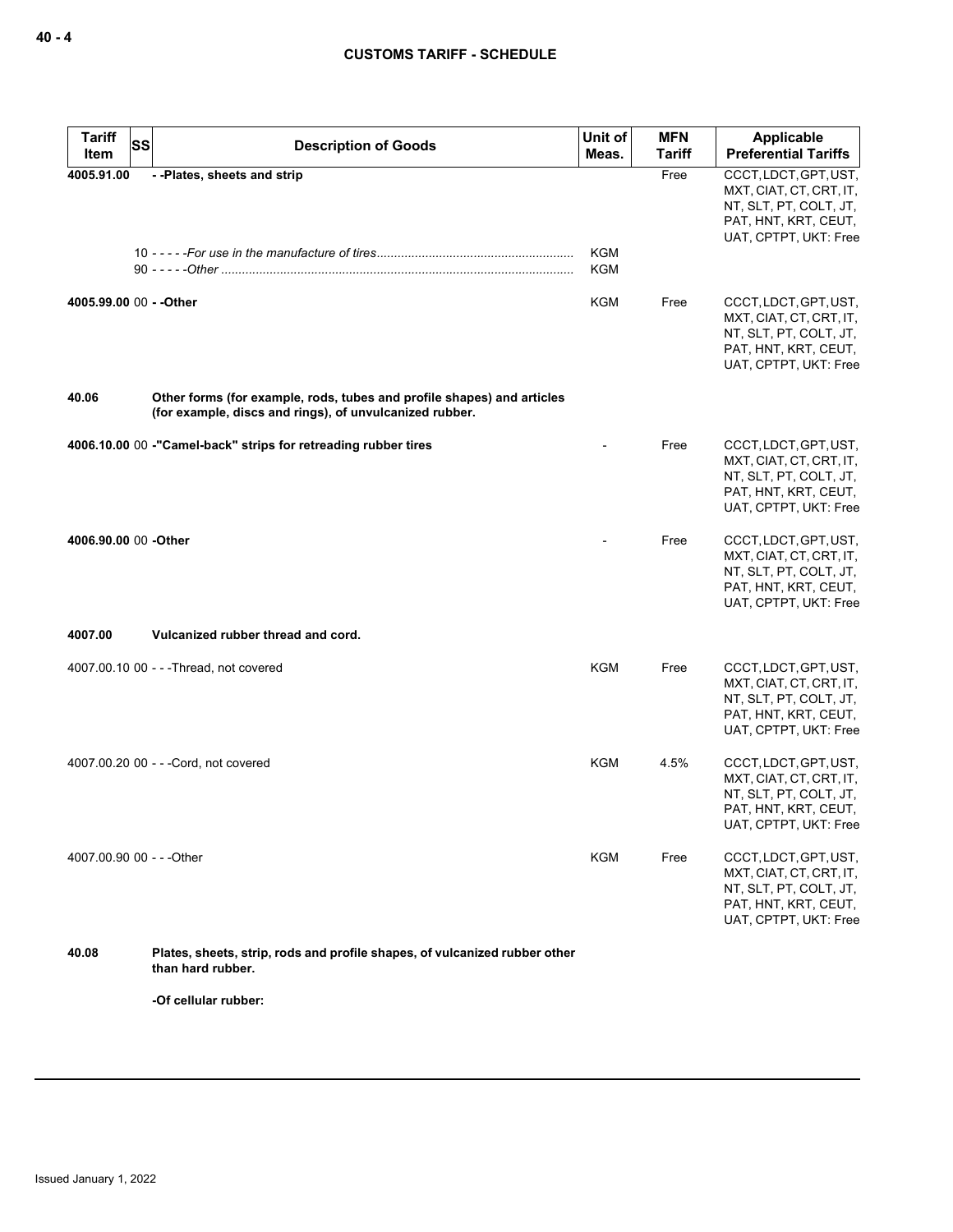| <b>Tariff</b><br>Item   | <b>SS</b> | <b>Description of Goods</b>                                                                                                                    | Unit of<br>Meas. | <b>MFN</b><br>Tariff | <b>Applicable</b><br><b>Preferential Tariffs</b>                                                                            |
|-------------------------|-----------|------------------------------------------------------------------------------------------------------------------------------------------------|------------------|----------------------|-----------------------------------------------------------------------------------------------------------------------------|
|                         |           | 4008.11.00 00 - - Plates, sheets and strip                                                                                                     | <b>KGM</b>       | Free                 | CCCT, LDCT, GPT, UST,<br>MXT, CIAT, CT, CRT, IT,<br>NT, SLT, PT, COLT, JT,<br>PAT, HNT, KRT, CEUT,<br>UAT, CPTPT, UKT: Free |
| 4008.19.00 00 - - Other |           |                                                                                                                                                |                  | Free                 | CCCT, LDCT, GPT, UST,<br>MXT, CIAT, CT, CRT, IT,<br>NT, SLT, PT, COLT, JT,<br>PAT, HNT, KRT, CEUT,<br>UAT, CPTPT, UKT: Free |
|                         |           | -Of non-cellular rubber:                                                                                                                       |                  |                      |                                                                                                                             |
| 4008.21.00              |           | --Plates, sheets and strip                                                                                                                     |                  | Free                 | CCCT, LDCT, GPT, UST,<br>MXT, CIAT, CT, CRT, IT,<br>NT, SLT, PT, COLT, JT,<br>PAT, HNT, KRT, CEUT,<br>UAT, CPTPT, UKT: Free |
|                         |           |                                                                                                                                                |                  |                      |                                                                                                                             |
| 4008.29.00              |           | - -Other                                                                                                                                       |                  | Free                 | CCCT, LDCT, GPT, UST,<br>MXT, CIAT, CT, CRT, IT,<br>NT, SLT, PT, COLT, JT,<br>PAT, HNT, KRT, CEUT,<br>UAT, CPTPT, UKT: Free |
|                         |           |                                                                                                                                                |                  |                      |                                                                                                                             |
| 40.09                   |           | Tubes, pipes and hoses, of vulcanized rubber other than hard rubber,<br>with or without their fittings (for example, joints, elbows, flanges). |                  |                      |                                                                                                                             |
|                         |           | -Not reinforced or otherwise combined with other materials:                                                                                    |                  |                      |                                                                                                                             |
|                         |           | 4009.11.00 00 - - Without fittings                                                                                                             |                  | Free                 | CCCT, LDCT, GPT, UST,<br>MXT, CIAT, CT, CRT, IT,<br>NT, SLT, PT, COLT, JT,<br>PAT, HNT, KRT, CEUT,<br>UAT, CPTPT, UKT: Free |
|                         |           | 4009.12.00 00 - - With fittings                                                                                                                | KGM              | Free                 | CCCT, LDCT, GPT, UST,<br>MXT, CIAT, CT, CRT, IT,<br>NT, SLT, PT, COLT, JT,<br>PAT, HNT, KRT, CEUT,<br>UAT, CPTPT, UKT: Free |
|                         |           | -Reinforced or otherwise combined only with metal:                                                                                             |                  |                      |                                                                                                                             |
|                         |           | 4009.21.00 00 - - Without fittings                                                                                                             |                  | Free                 | CCCT, LDCT, GPT, UST,<br>MXT, CIAT, CT, CRT, IT,<br>NT, SLT, PT, COLT, JT,<br>PAT, HNT, KRT, CEUT,<br>UAT, CPTPT, UKT: Free |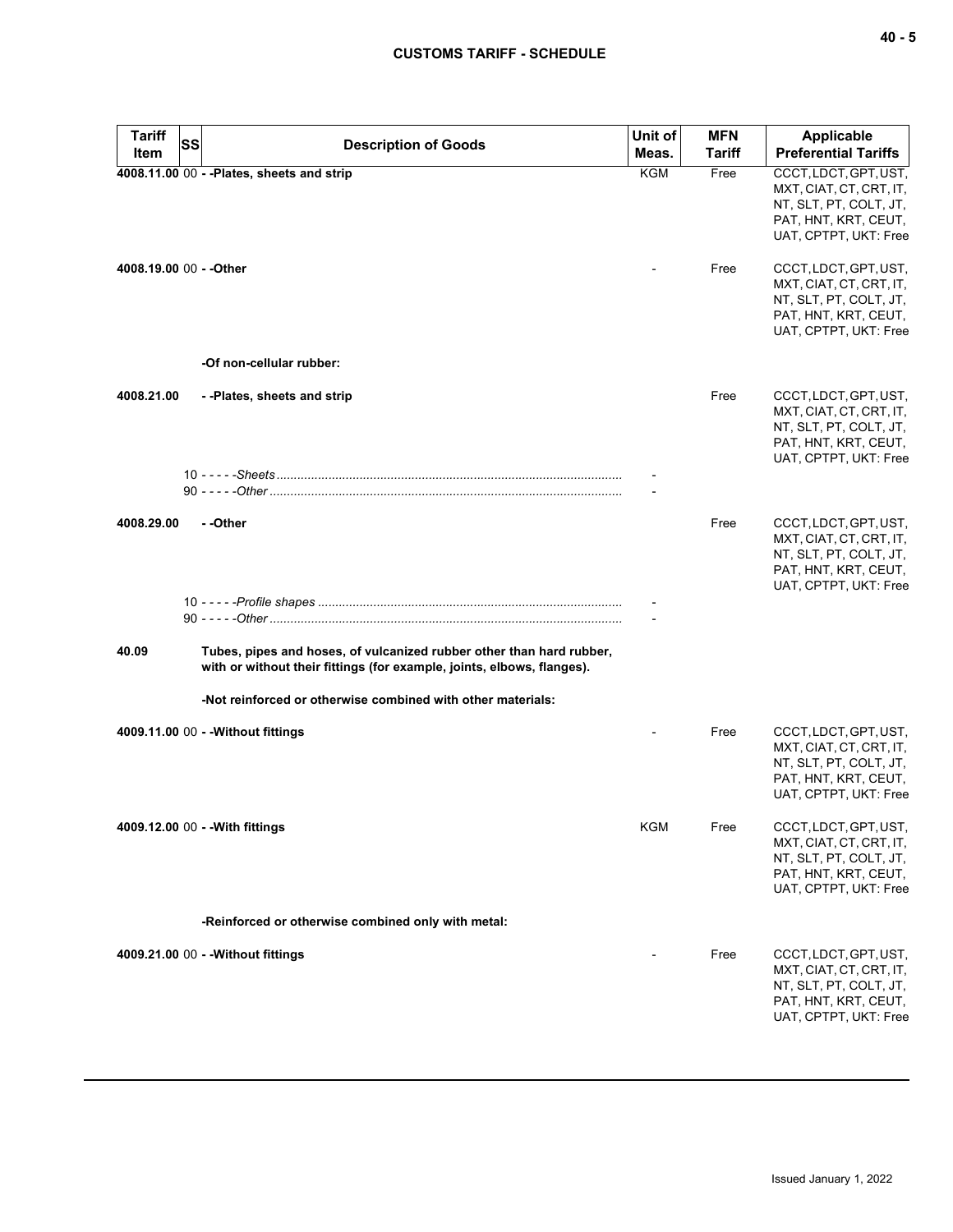$\mathbf{I}$ 

| <b>Tariff</b><br>Item | SS<br><b>Description of Goods</b>                                               | Unit of<br>Meas.         | <b>MFN</b><br>Tariff | Applicable<br><b>Preferential Tariffs</b>                                                                                   |
|-----------------------|---------------------------------------------------------------------------------|--------------------------|----------------------|-----------------------------------------------------------------------------------------------------------------------------|
|                       | 4009.22.00 00 - - With fittings                                                 | <b>KGM</b>               | Free                 | CCCT, LDCT, GPT, UST,<br>MXT, CIAT, CT, CRT, IT,                                                                            |
|                       |                                                                                 |                          |                      | NT, SLT, PT, COLT, JT,<br>PAT, HNT, KRT, CEUT,<br>UAT, CPTPT, UKT: Free                                                     |
|                       | -Reinforced or otherwise combined only with textile materials:                  |                          |                      |                                                                                                                             |
| 4009.31.00            | - - Without fittings                                                            |                          | Free                 | CCCT, LDCT, GPT, UST,<br>MXT, CIAT, CT, CRT, IT,<br>NT, SLT, PT, COLT, JT,<br>PAT, HNT, KRT, CEUT,<br>UAT, CPTPT, UKT: Free |
|                       |                                                                                 |                          |                      |                                                                                                                             |
| 4009.32.00            | - - With fittings                                                               |                          | Free                 | CCCT, LDCT, GPT, UST,<br>MXT, CIAT, CT, CRT, IT,<br>NT, SLT, PT, COLT, JT,<br>PAT, HNT, KRT, CEUT,<br>UAT, CPTPT, UKT: Free |
|                       | 20 - - - - - Brake hoses, for the vehicles of subheadings 8701.21 to 8701.29 or | <b>KGM</b><br><b>KGM</b> |                      |                                                                                                                             |
|                       | -Reinforced or otherwise combined with other materials:                         |                          |                      |                                                                                                                             |
|                       | 4009.41.00 00 - - Without fittings                                              |                          | Free                 | CCCT, LDCT, GPT, UST,<br>MXT, CIAT, CT, CRT, IT,<br>NT, SLT, PT, COLT, JT,<br>PAT, HNT, KRT, CEUT,<br>UAT, CPTPT, UKT: Free |
| 4009.42.00            | - - With fittings                                                               |                          | Free                 | CCCT, LDCT, GPT, UST,<br>MXT, CIAT, CT, CRT, IT,<br>NT, SLT, PT, COLT, JT,<br>PAT, HNT, KRT, CEUT,<br>UAT, CPTPT, UKT: Free |
|                       | 10 - - - - - Brake hoses, for the vehicles of subheading 8701.21 to 8701.29 or  | <b>KGM</b><br><b>KGM</b> |                      |                                                                                                                             |
| 40.10                 | Conveyor or transmission belts or belting, of vulcanized rubber.                |                          |                      |                                                                                                                             |
|                       | -Conveyor belts or belting:                                                     |                          |                      |                                                                                                                             |
|                       | 4010.11.00 00 - - Reinforced only with metal                                    |                          | Free                 | CCCT, LDCT, GPT, UST,<br>MXT, CIAT, CT, CRT, IT,<br>NT, SLT, PT, COLT, JT,<br>PAT, HNT, KRT, CEUT,<br>UAT, CPTPT, UKT: Free |
|                       | 4010.12.00 00 - - Reinforced only with textile materials                        |                          | Free                 | CCCT, LDCT, GPT, UST,<br>MXT, CIAT, CT, CRT, IT,<br>NT, SLT, PT, COLT, JT,<br>PAT, HNT, KRT, CEUT,<br>UAT, CPTPT, UKT: Free |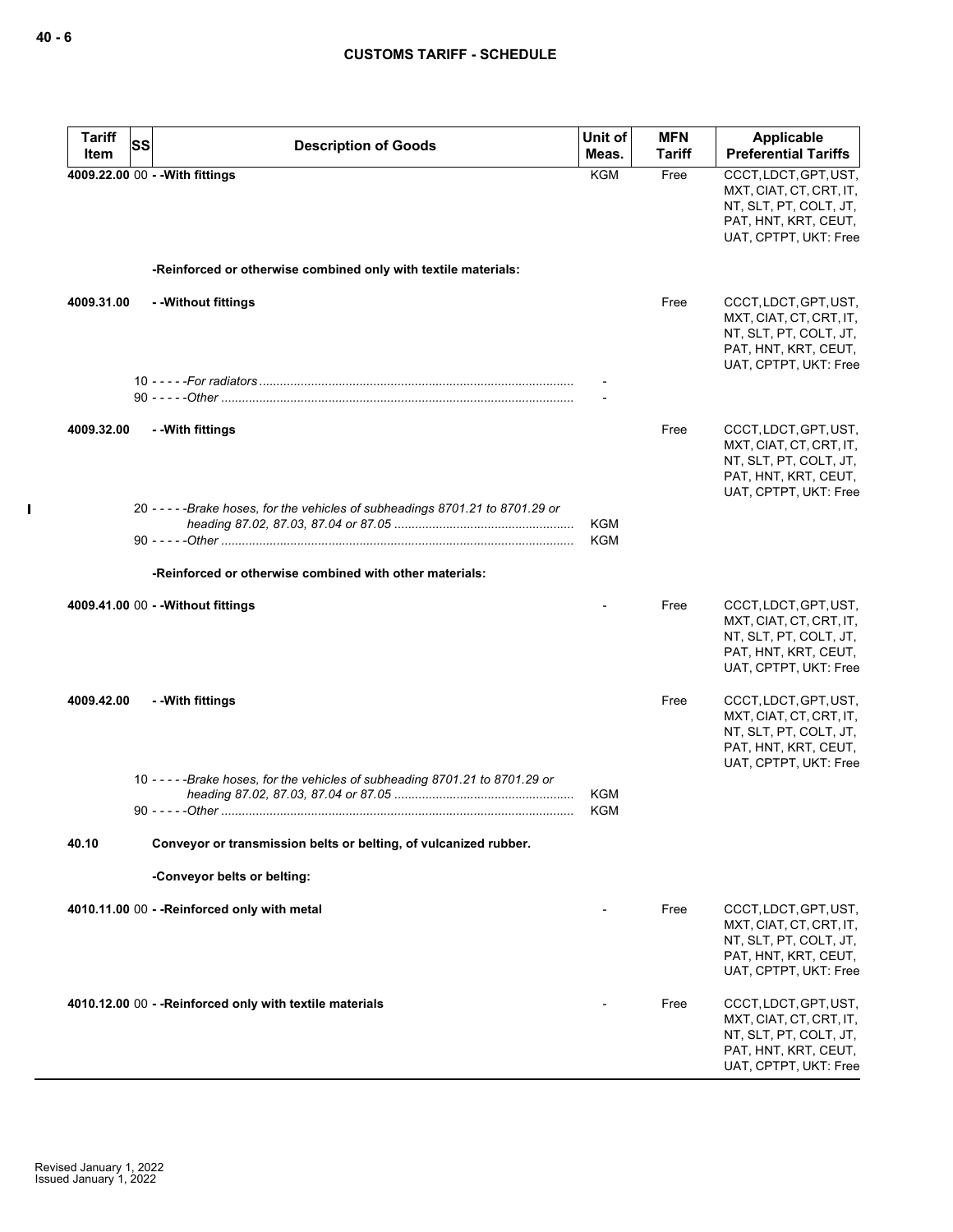| <b>Tariff</b><br>SS<br>Item | <b>Description of Goods</b>                                                                                                                                                           | Unit of<br>Meas. | <b>MFN</b><br><b>Tariff</b> | <b>Applicable</b><br><b>Preferential Tariffs</b>                                                                            |
|-----------------------------|---------------------------------------------------------------------------------------------------------------------------------------------------------------------------------------|------------------|-----------------------------|-----------------------------------------------------------------------------------------------------------------------------|
| 4010.19.00 00 - - Other     |                                                                                                                                                                                       |                  | Free                        | CCCT, LDCT, GPT, UST,<br>MXT, CIAT, CT, CRT, IT,<br>NT, SLT, PT, COLT, JT,<br>PAT, HNT, KRT, CEUT,<br>UAT, CPTPT, UKT: Free |
|                             | -Transmission belts or belting:                                                                                                                                                       |                  |                             |                                                                                                                             |
| 4010.31.00                  | - -Endless transmission belts of trapezoidal cross-section (V-belts),<br>V-ribbed, of an outside circumference exceeding 60 cm but not<br>exceeding 180 cm                            |                  | Free                        | CCCT, LDCT, GPT, UST,<br>MXT, CIAT, CT, CRT, IT,<br>NT, SLT, PT, COLT, JT,<br>PAT, HNT, KRT, CEUT,<br>UAT, CPTPT, UKT: Free |
|                             |                                                                                                                                                                                       |                  |                             |                                                                                                                             |
|                             | 4010.32.00 00 - -Endless transmission belts of trapezoidal cross-section (V-belts),<br>other than V-ribbed, of an outside circumference exceeding 60 cm but<br>not exceeding 180 cm   |                  | Free                        | CCCT, LDCT, GPT, UST,<br>MXT, CIAT, CT, CRT, IT,<br>NT, SLT, PT, COLT, JT,<br>PAT, HNT, KRT, CEUT,<br>UAT, CPTPT, UKT: Free |
|                             | 4010.33.00 00 - -Endless transmission belts of trapezoidal cross-section (V-belts),<br>V-ribbed, of an outside circumference exceeding 180 cm but not<br>exceeding 240 cm             |                  | Free                        | CCCT, LDCT, GPT, UST,<br>MXT, CIAT, CT, CRT, IT,<br>NT, SLT, PT, COLT, JT,<br>PAT, HNT, KRT, CEUT,<br>UAT, CPTPT, UKT: Free |
|                             | 4010.34.00 00 - - Endless transmission belts of trapezoidal cross-section (V-belts),<br>other than V-ribbed, of an outside circumference exceeding 180 cm<br>but not exceeding 240 cm |                  | Free                        | CCCT, LDCT, GPT, UST,<br>MXT, CIAT, CT, CRT, IT,<br>NT, SLT, PT, COLT, JT,<br>PAT, HNT, KRT, CEUT,<br>UAT, CPTPT, UKT: Free |
|                             | 4010.35.00 00 - - Endless synchronous belts, of an outside circumference exceeding<br>60 cm but not exceeding 150 cm                                                                  |                  | Free                        | CCCT, LDCT, GPT, UST,<br>MXT, CIAT, CT, CRT, IT,<br>NT, SLT, PT, COLT, JT,<br>PAT, HNT, KRT, CEUT,<br>UAT, CPTPT, UKT: Free |
|                             | 4010.36.00 00 - -Endless synchronous belts, of an outside circumference exceeding<br>150 cm but not exceeding 198 cm                                                                  |                  | Free                        | CCCT, LDCT, GPT, UST,<br>MXT, CIAT, CT, CRT, IT,<br>NT, SLT, PT, COLT, JT,<br>PAT, HNT, KRT, CEUT,<br>UAT, CPTPT, UKT: Free |
| 4010.39                     | - -Other                                                                                                                                                                              |                  |                             |                                                                                                                             |
|                             | 4010.39.10 00 - - -Endless transmission belts of trapezoidal cross-section (V-belts), whether<br>or not V-ribbed, of an outside circumference exceeding 240 cm                        |                  | Free                        | CCCT, LDCT, GPT, UST,<br>MXT, CIAT, CT, CRT, IT,<br>NT, SLT, PT, COLT, JT,<br>PAT, HNT, KRT, CEUT,<br>UAT, CPTPT, UKT: Free |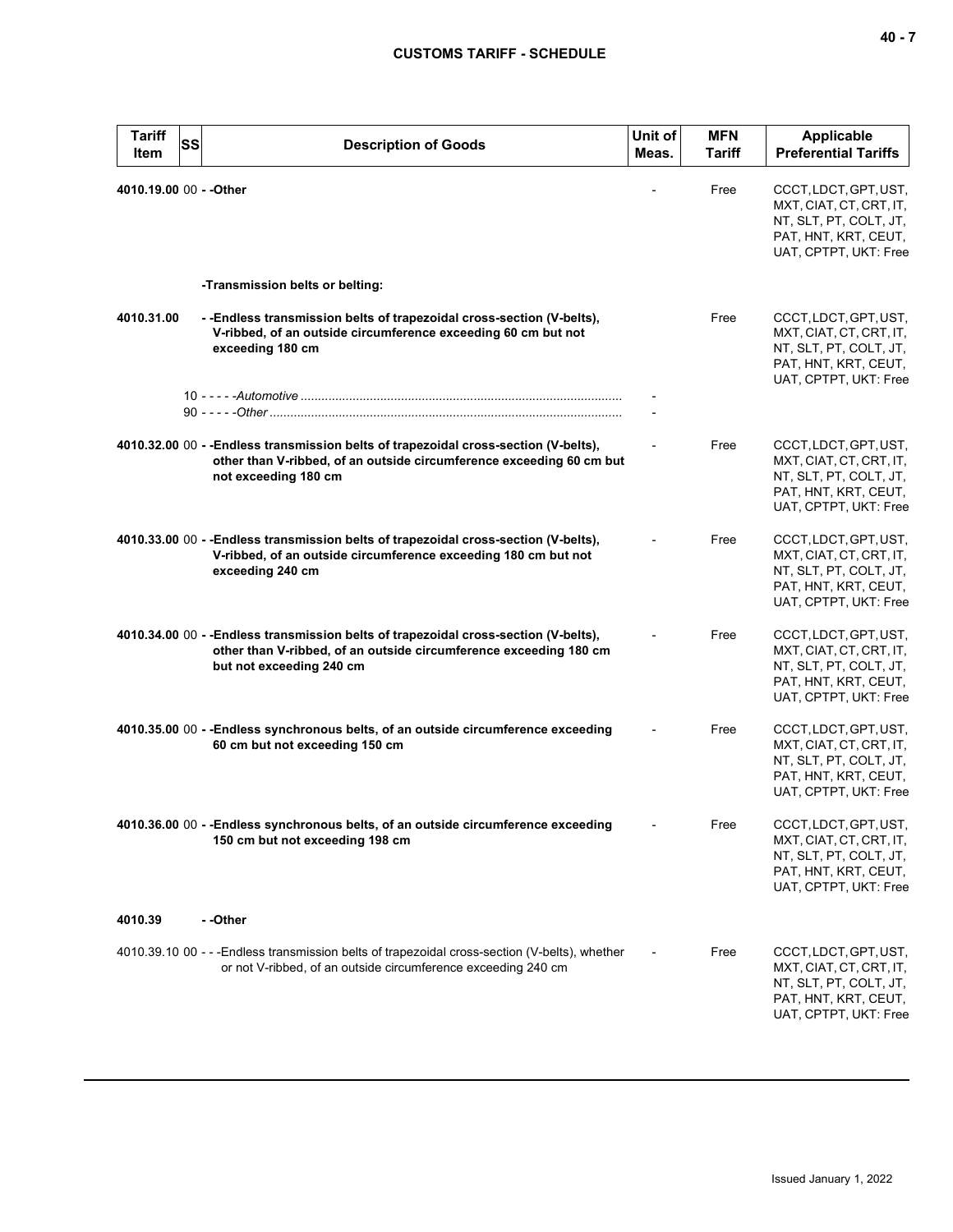| <b>Tariff</b><br><b>SS</b> | <b>Description of Goods</b>                                                                                                                                                                                                                                                                                                                                                                                                                                                                                                                                | Unit of                                                            | <b>MFN</b>    | Applicable                                                                                                                        |
|----------------------------|------------------------------------------------------------------------------------------------------------------------------------------------------------------------------------------------------------------------------------------------------------------------------------------------------------------------------------------------------------------------------------------------------------------------------------------------------------------------------------------------------------------------------------------------------------|--------------------------------------------------------------------|---------------|-----------------------------------------------------------------------------------------------------------------------------------|
| Item                       |                                                                                                                                                                                                                                                                                                                                                                                                                                                                                                                                                            | Meas.                                                              | <b>Tariff</b> | <b>Preferential Tariffs</b>                                                                                                       |
| 4010.39.90 00 - - - Other  |                                                                                                                                                                                                                                                                                                                                                                                                                                                                                                                                                            |                                                                    | Free          | CCCT, LDCT, GPT, UST,<br>MXT, CIAT, CT, CRT, IT,<br>NT, SLT, PT, COLT, JT,<br>PAT, HNT, KRT, CEUT,<br>UAT, CPTPT, UKT: Free       |
| 40.11                      | New pneumatic tires, of rubber.                                                                                                                                                                                                                                                                                                                                                                                                                                                                                                                            |                                                                    |               |                                                                                                                                   |
|                            | 4011.10.00 00 -Of a kind used on motor cars (including station wagons and racing<br>cars)                                                                                                                                                                                                                                                                                                                                                                                                                                                                  | <b>NMB</b>                                                         | 7%            | CCCT, LDCT, UST,<br>MXT, CIAT, CT, CRT, IT,<br>NT, SLT, PT, COLT, JT,<br>PAT, HNT, KRT, CEUT,<br>UAT, CPTPT, UKT: Free<br>GPT: 7% |
| 4011.20.00                 | -Of a kind used on buses or lorries                                                                                                                                                                                                                                                                                                                                                                                                                                                                                                                        |                                                                    | 7%            | CCCT, LDCT, UST,<br>MXT, CIAT, CT, CRT, IT,<br>NT, SLT, PT, COLT, JT,<br>PAT, HNT, KRT, CEUT,<br>UAT, CPTPT, UKT: Free<br>GPT: 7% |
|                            | -----On-highway tires:<br>11 - - - - - - Of a kind used on light trucks, of radial ply construction                                                                                                                                                                                                                                                                                                                                                                                                                                                        | <b>NMB</b><br><b>NMB</b><br><b>NMB</b><br><b>NMB</b><br><b>NMB</b> |               |                                                                                                                                   |
|                            | 4011.30.00 00 - Of a kind used on aircraft                                                                                                                                                                                                                                                                                                                                                                                                                                                                                                                 | <b>NMB</b>                                                         | Free          | CCCT, LDCT, GPT, UST,<br>MXT, CIAT, CT, CRT, IT,<br>NT, SLT, PT, COLT, JT,<br>PAT, HNT, KRT, CEUT,<br>UAT, CPTPT, UKT: Free       |
|                            | 4011.40.00 00 -Of a kind used on motorcycles                                                                                                                                                                                                                                                                                                                                                                                                                                                                                                               | <b>NMB</b>                                                         | Free          | CCCT, LDCT, GPT, UST,<br>MXT, CIAT, CT, CRT, IT,<br>NT, SLT, PT, COLT, JT,<br>PAT, HNT, KRT, CEUT,<br>UAT, CPTPT, UKT: Free       |
|                            | 4011.50.00 00 -Of a kind used on bicycles                                                                                                                                                                                                                                                                                                                                                                                                                                                                                                                  | NMB                                                                | Free          | CCCT, LDCT, GPT, UST,<br>MXT, CIAT, CT, CRT, IT,<br>NT, SLT, PT, COLT, JT,<br>PAT, HNT, KRT, CEUT,<br>UAT, CPTPT, UKT: Free       |
| 4011.70                    | -Of a kind used on agricultural or forestry vehicles and machines                                                                                                                                                                                                                                                                                                                                                                                                                                                                                          |                                                                    |               |                                                                                                                                   |
|                            | 4011.70.10 00 - - -For use with appliances of subheading 8424.82, levellers of subheading<br>8429.20 used for farm purposes only, combination excavating and<br>transporting scrapers of subheading 8429.30 or 8430.69, traction ditching<br>machines of subheading 8429.59 or 8430.69 used for farm purposes only,<br>agricultural machinery for soil preparation or cultivation of heading 84.32,<br>harvesting or threshing machinery (including straw or fodder balers) and<br>agricultural mowers of heading 84.33, tractors of heading 87.01 powered | NMB                                                                | Free          | CCCT, LDCT, GPT, UST,<br>MXT, CIAT, CT, CRT, IT,<br>NT, SLT, PT, COLT, JT,<br>PAT, HNT, KRT, CEUT,<br>UAT, CPTPT, UKT: Free       |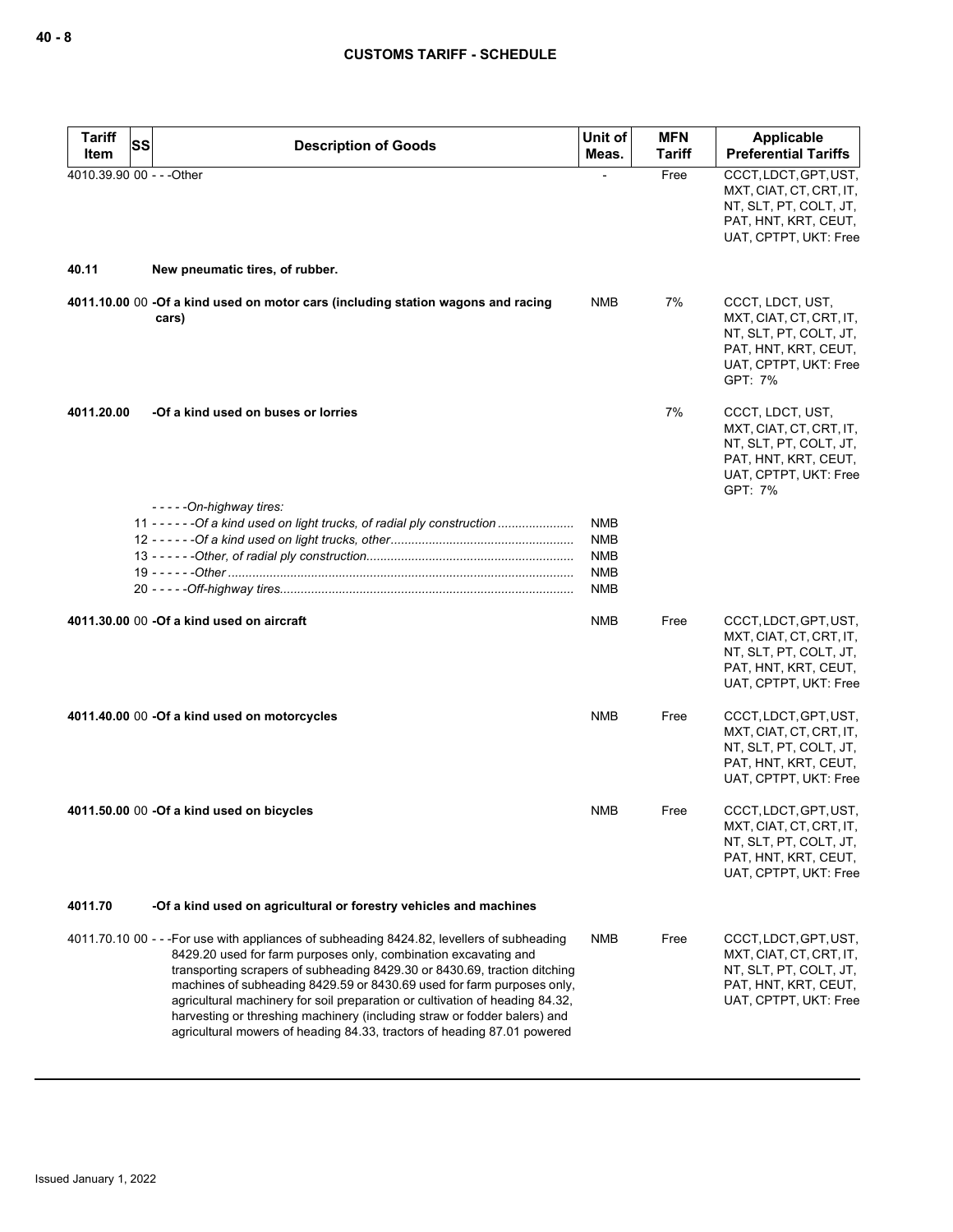| <b>Tariff</b><br>Item      | SS<br><b>Description of Goods</b>                                                                                                                                                                                                                                                                                                                                                                       | Unit of<br>Meas. | <b>MFN</b><br><b>Tariff</b> | <b>Applicable</b><br><b>Preferential Tariffs</b>                                                                                    |
|----------------------------|---------------------------------------------------------------------------------------------------------------------------------------------------------------------------------------------------------------------------------------------------------------------------------------------------------------------------------------------------------------------------------------------------------|------------------|-----------------------------|-------------------------------------------------------------------------------------------------------------------------------------|
| 4011.70.10 00<br>continued | by internal combustion engines and used for farm purposes only, and<br>spraying vehicles of subheading 8705.90 for agricultural use for spreading<br>dry or liquid fertilizer or sludge;<br>Of a size of 3600 X 51 or 4000 X 57                                                                                                                                                                         |                  |                             |                                                                                                                                     |
| 4011.70.90 00 - - - Other  |                                                                                                                                                                                                                                                                                                                                                                                                         | <b>NMB</b>       | 6.5%                        | CCCT, LDCT, UST,<br>MXT, CIAT, CT, CRT, IT,<br>NT, SLT, PT, COLT, JT,<br>PAT, HNT, KRT, CEUT,<br>UAT, CPTPT, UKT: Free<br>GPT: 6.5% |
| 4011.80                    | -Of a kind used on construction, mining or industrial handling vehicles<br>and machines                                                                                                                                                                                                                                                                                                                 |                  |                             |                                                                                                                                     |
|                            | 4011.80.10 00 - - -For use with combination excavating and transporting scrapers of<br>subheading 8429.30 or 8430.69;<br>Of a size of 3600 X 51 or 4000 X 57                                                                                                                                                                                                                                            | NMB              | Free                        | CCCT, LDCT, GPT, UST,<br>MXT, CIAT, CT, CRT, IT,<br>NT, SLT, PT, COLT, JT,<br>PAT, HNT, KRT, CEUT,<br>UAT, CPTPT, UKT: Free         |
| 4011.80.90 00 - - - Other  |                                                                                                                                                                                                                                                                                                                                                                                                         | <b>NMB</b>       | 6.5%                        | CCCT, LDCT, UST,<br>MXT, CIAT, CT, CRT, IT,<br>NT, SLT, PT, COLT, JT,<br>PAT, HNT, KRT, CEUT,<br>UAT, CPTPT, UKT: Free<br>GPT: 6.5% |
| 4011.90                    | -Other                                                                                                                                                                                                                                                                                                                                                                                                  |                  |                             |                                                                                                                                     |
|                            | 4011.90.10 00 - - - For use with appliances of subheading 8424.82, combination excavating<br>and transporting scrapers of subheading 8429.30 or 8430.69, horticultural<br>machinery for soil preparation and lawn or sports-ground rollers of<br>heading 84.32, horticultural mowers (other than mowers for lawns, parks<br>or sports-grounds) of heading 84.33;<br>Of a size of 3600 X 51 or 4000 X 57 | <b>NMB</b>       | Free                        | CCCT, LDCT, GPT, UST,<br>MXT, CIAT, CT, CRT, IT,<br>NT, SLT, PT, COLT, JT,<br>PAT, HNT, KRT, CEUT,<br>UAT, CPTPT, UKT: Free         |
| 4011.90.90 00 - - - Other  |                                                                                                                                                                                                                                                                                                                                                                                                         | <b>NMB</b>       | 6.5%                        | CCCT, LDCT, UST,<br>MXT, CIAT, CT, CRT, IT,<br>NT, SLT, PT, COLT, JT,<br>PAT, HNT, KRT, CEUT,<br>UAT, UKT: Free<br>GPT: 6.5%        |
| 40.12                      | Retreaded or used pneumatic tires of rubber; solid or cushion tires, tire<br>treads and tire flaps, of rubber.                                                                                                                                                                                                                                                                                          |                  |                             |                                                                                                                                     |
|                            | -Retreaded tires:                                                                                                                                                                                                                                                                                                                                                                                       |                  |                             |                                                                                                                                     |
|                            | 4012.11.00 00 - -Of a kind used on motor cars (including station wagons and racing<br>cars)                                                                                                                                                                                                                                                                                                             | <b>NMB</b>       | Free                        | CCCT, LDCT, GPT, UST,<br>MXT, CIAT, CT, CRT, IT,<br>NT, SLT, PT, COLT, JT,<br>PAT, HNT, KRT, CEUT,<br>UAT, CPTPT, UKT: Free         |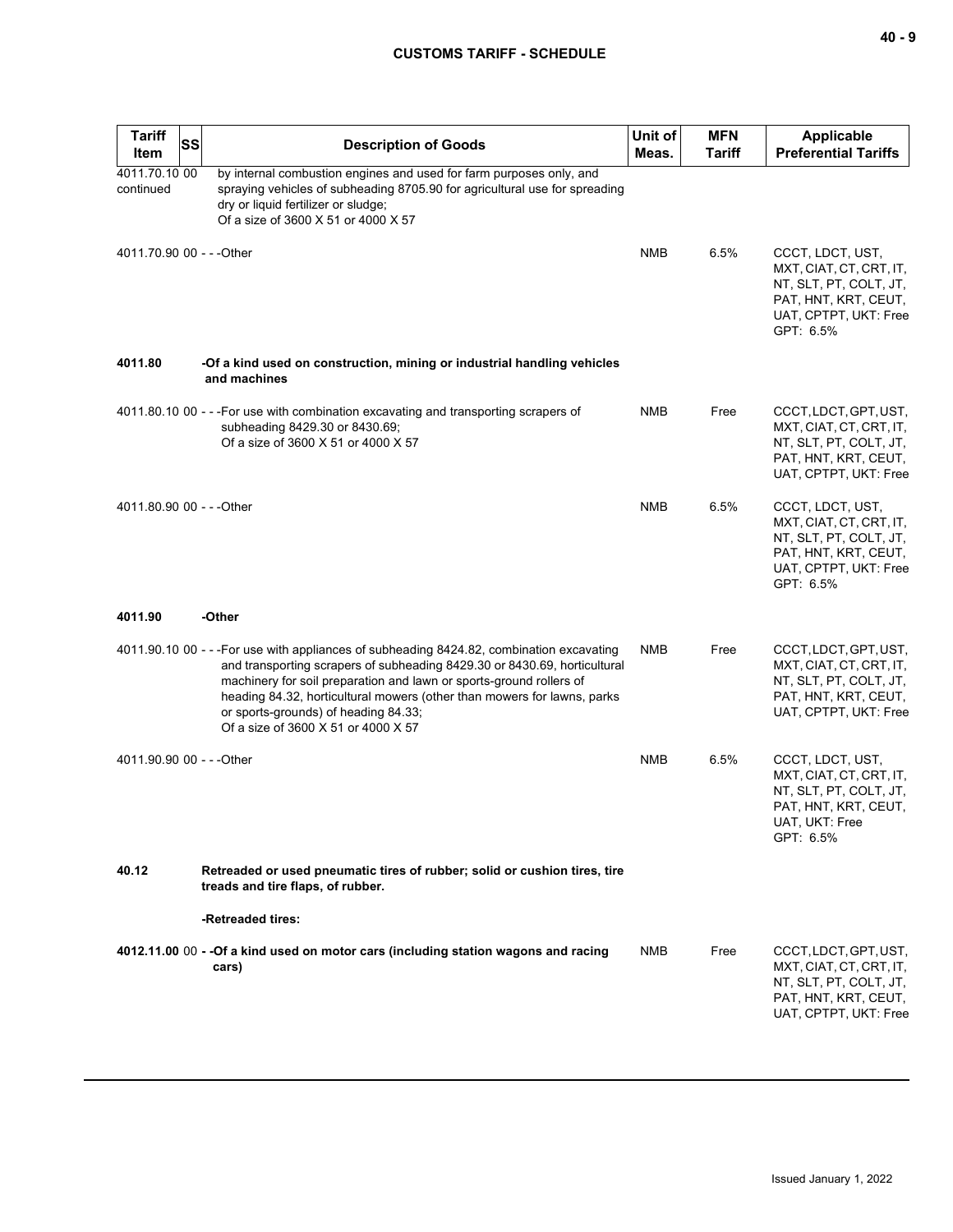| <b>Tariff</b><br>SS<br>Item | <b>Description of Goods</b>                                                                                                                                 | Unit of<br>Meas. | <b>MFN</b><br>Tariff | <b>Applicable</b><br><b>Preferential Tariffs</b>                                                                                    |
|-----------------------------|-------------------------------------------------------------------------------------------------------------------------------------------------------------|------------------|----------------------|-------------------------------------------------------------------------------------------------------------------------------------|
|                             | 4012.12.00 00 - - Of a kind used on buses or lorries                                                                                                        | <b>NMB</b>       | Free                 | CCCT, LDCT, GPT, UST,<br>MXT, CIAT, CT, CRT, IT,<br>NT, SLT, PT, COLT, JT,<br>PAT, HNT, KRT, CEUT,<br>UAT, CPTPT, UKT: Free         |
|                             | 4012.13.00 00 - - Of a kind used on aircraft                                                                                                                | <b>NMB</b>       | Free                 | CCCT, LDCT, GPT, UST,<br>MXT, CIAT, CT, CRT, IT,<br>NT, SLT, PT, COLT, JT,<br>PAT, HNT, KRT, CEUT,<br>UAT, CPTPT, UKT: Free         |
| 4012.19.00 00 - - Other     |                                                                                                                                                             | <b>NMB</b>       | Free                 | CCCT, LDCT, GPT, UST,<br>MXT, CIAT, CT, CRT, IT,<br>NT, SLT, PT, COLT, JT,<br>PAT, HNT, KRT, CEUT,<br>UAT, CPTPT, UKT: Free         |
| 4012.20                     | -Used pneumatic tires                                                                                                                                       |                  |                      |                                                                                                                                     |
|                             | 4012.20.10 00 - - - Of a size of 3600 X 51 or 4000 X 57                                                                                                     | <b>NMB</b>       | Free                 | CCCT, LDCT, GPT, UST,<br>MXT, CIAT, CT, CRT, IT,<br>NT, SLT, PT, COLT, JT,<br>PAT, HNT, KRT, CEUT,<br>UAT, CPTPT, UKT: Free         |
|                             | 4012.20.20 00 - - - Of a kind used on vehicles, including tractors, for the on-highway transport<br>of passengers or goods, or on vehicles of heading 87.05 | NMB              | 6.5%                 | CCCT, LDCT, UST,<br>MXT, CIAT, CT, CRT, IT,<br>NT, SLT, PT, COLT, JT,<br>PAT, HNT, KRT, CEUT,<br>UAT, CPTPT, UKT: Free<br>GPT: 6.5% |
| 4012.20.90 00 - - - Other   |                                                                                                                                                             | <b>NMB</b>       | 6.5%                 | CCCT, LDCT, UST,<br>MXT, CIAT, CT, CRT, IT,<br>NT, SLT, PT, COLT, JT,<br>PAT, HNT, KRT, CEUT,<br>UAT, CPTPT, UKT: Free<br>GPT: 6.5% |
| 4012.90                     | -Other                                                                                                                                                      |                  |                      |                                                                                                                                     |
|                             | 4012.90.10 00 - - - Rimtape (tire flaps) for use in the manufacture of bicycles or bicycle<br>wheels                                                        | NMB              | Free                 | CCCT, LDCT, GPT, UST,<br>MXT, CIAT, CT, CRT, IT,<br>NT, SLT, PT, COLT, JT,<br>PAT, HNT, KRT, CEUT,<br>UAT, CPTPT, UKT: Free         |
| 4012.90.90                  | ---Other                                                                                                                                                    |                  | 6.5%                 | CCCT, LDCT, UST,<br>MXT, CIAT, CT, CRT, IT,<br>NT, SLT, PT, COLT, JT,<br>PAT, HNT, KRT, CEUT,<br>UAT, CPTPT, UKT: Free<br>GPT: 6.5% |
|                             |                                                                                                                                                             | NMB              |                      |                                                                                                                                     |
|                             |                                                                                                                                                             | NMB<br>NMB       |                      |                                                                                                                                     |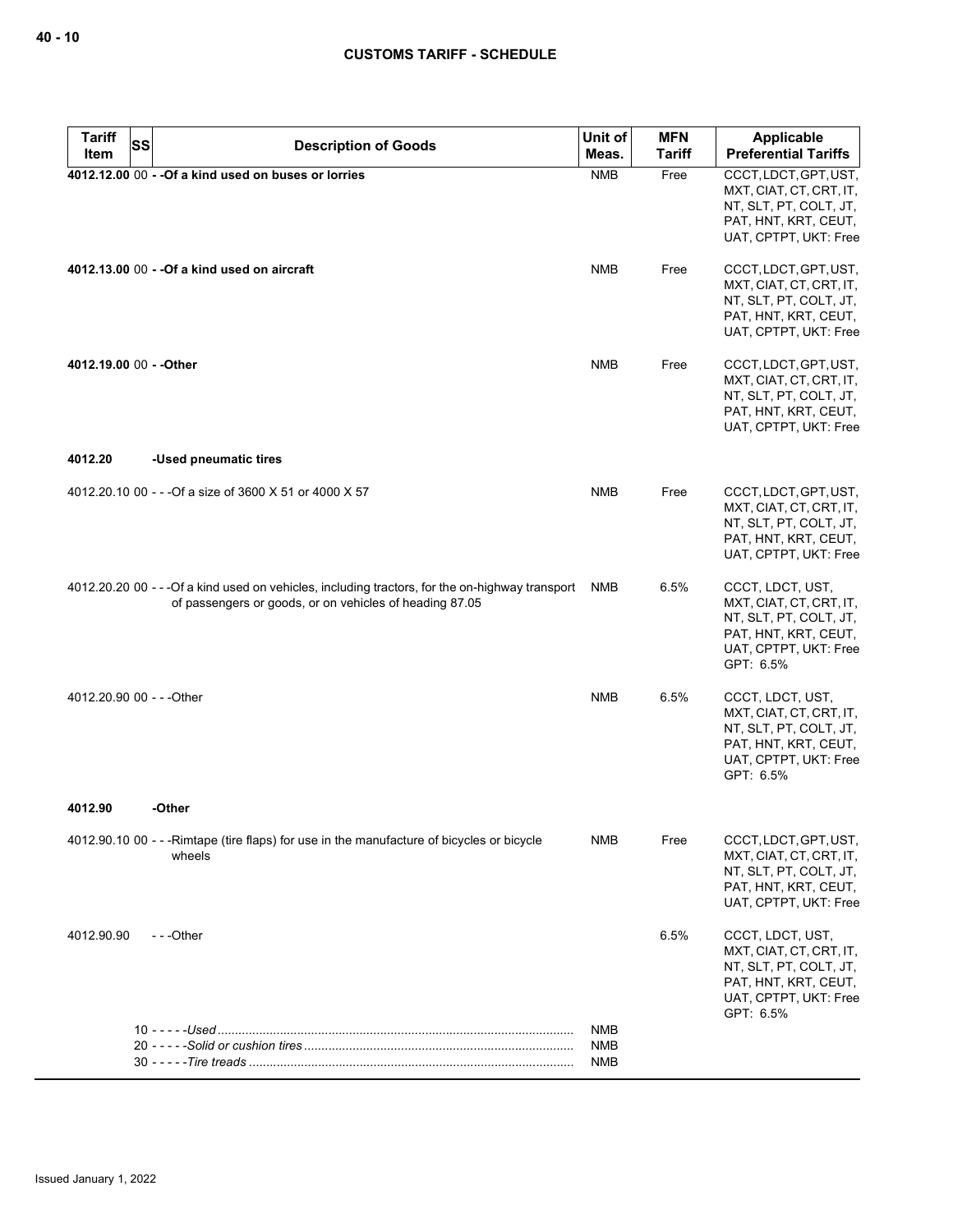| <b>Tariff</b><br><b>Item</b> | <b>SS</b> | <b>Description of Goods</b>                                                                                                                                                                                                                                                                                                                                                                                                                                                                                                                                                                                                                                                                                                                                                                                                                                                                                         | Unit of<br>Meas. | <b>MFN</b><br><b>Tariff</b> | <b>Applicable</b><br><b>Preferential Tariffs</b>                                                                                    |
|------------------------------|-----------|---------------------------------------------------------------------------------------------------------------------------------------------------------------------------------------------------------------------------------------------------------------------------------------------------------------------------------------------------------------------------------------------------------------------------------------------------------------------------------------------------------------------------------------------------------------------------------------------------------------------------------------------------------------------------------------------------------------------------------------------------------------------------------------------------------------------------------------------------------------------------------------------------------------------|------------------|-----------------------------|-------------------------------------------------------------------------------------------------------------------------------------|
|                              |           |                                                                                                                                                                                                                                                                                                                                                                                                                                                                                                                                                                                                                                                                                                                                                                                                                                                                                                                     | <b>NMB</b>       |                             |                                                                                                                                     |
| 40.13                        |           | Inner tubes, of rubber.                                                                                                                                                                                                                                                                                                                                                                                                                                                                                                                                                                                                                                                                                                                                                                                                                                                                                             |                  |                             |                                                                                                                                     |
|                              |           | 4013.10.00 00 -Of a kind used on motor cars (including station wagons and racing<br>cars), buses or lorries                                                                                                                                                                                                                                                                                                                                                                                                                                                                                                                                                                                                                                                                                                                                                                                                         | NMB              | 6.5%                        | CCCT, LDCT, UST,<br>MXT, CIAT, CT, CRT, IT,<br>NT, SLT, PT, COLT, JT,<br>PAT, HNT, KRT, CEUT,<br>UAT, CPTPT, UKT: Free<br>GPT: 6.5% |
|                              |           | 4013.20.00 00 -Of a kind used on bicycles                                                                                                                                                                                                                                                                                                                                                                                                                                                                                                                                                                                                                                                                                                                                                                                                                                                                           | <b>NMB</b>       | Free                        | CCCT, LDCT, GPT, UST,<br>MXT, CIAT, CT, CRT, IT,<br>NT, SLT, PT, COLT, JT,<br>PAT, HNT, KRT, CEUT,<br>UAT, CPTPT, UKT: Free         |
| 4013.90                      |           | -Other                                                                                                                                                                                                                                                                                                                                                                                                                                                                                                                                                                                                                                                                                                                                                                                                                                                                                                              |                  |                             |                                                                                                                                     |
|                              |           | 4013.90.10 00 - - - Of a kind used on aircraft;<br>For use with appliances of subheading 8424.82, levellers of subheading<br>8429.20 used for farm purposes only, combination excavating and<br>transporting scrapers of subheading 8429.30 or 8430.69, traction ditching<br>machines of subheading 8429.59 or 8430.69 used for farm purposes only,<br>agricultural or horticultural machinery for soil preparation or cultivation and<br>lawn or sports-ground rollers of heading 84.32, harvesting or threshing<br>machinery (including straw or fodder balers) and agricultural or horticultural<br>mowers (other than mowers for lawns, parks or sports-grounds) of heading<br>84.33, tractors of heading 87.01 powered by internal combustion engines<br>and used for farm purposes only, and spraying vehicles of subheading<br>8705.90 for agricultural use for spreading dry or liquid fertilizer or sludge | <b>NMB</b>       | Free                        | CCCT, LDCT, GPT, UST,<br>MXT, CIAT, CT, CRT, IT,<br>NT, SLT, PT, COLT, JT,<br>PAT, HNT, KRT, CEUT,<br>UAT, CPTPT, UKT: Free         |
| 4013.90.90 00 - - - Other    |           |                                                                                                                                                                                                                                                                                                                                                                                                                                                                                                                                                                                                                                                                                                                                                                                                                                                                                                                     | <b>NMB</b>       | 6.5%                        | CCCT, LDCT, UST,<br>MXT, CIAT, CT, CRT, IT,<br>NT, SLT, PT, COLT, JT,<br>PAT, HNT, KRT, CEUT,<br>UAT, CPTPT, UKT: Free<br>GPT: 6.5% |
| 40.14                        |           | Hygienic or pharmaceutical articles (including teats), of vulcanized<br>rubber other than hard rubber, with or without fittings of hard rubber.                                                                                                                                                                                                                                                                                                                                                                                                                                                                                                                                                                                                                                                                                                                                                                     |                  |                             |                                                                                                                                     |
|                              |           | 4014.10.00 00 - Sheath contraceptives                                                                                                                                                                                                                                                                                                                                                                                                                                                                                                                                                                                                                                                                                                                                                                                                                                                                               |                  | 6.5%                        | CCCT, LDCT, UST,<br>MXT, CIAT, CT, CRT, IT,<br>NT, SLT, PT, COLT, JT,<br>PAT, HNT, KRT, CEUT,<br>UAT, CPTPT, UKT: Free<br>GPT: 5%   |
| 4014.90                      |           | -Other                                                                                                                                                                                                                                                                                                                                                                                                                                                                                                                                                                                                                                                                                                                                                                                                                                                                                                              |                  |                             |                                                                                                                                     |
|                              |           | 4014.90.10 00 - - -Containers and parts thereof, for vaccines, toxoids (anatoxins), bacterins,<br>toxins, serums containing immune bodies including antitoxins, glandular<br>extracts or antibiotics, to be employed in the manufacture of such products                                                                                                                                                                                                                                                                                                                                                                                                                                                                                                                                                                                                                                                            |                  | Free                        | CCCT, LDCT, GPT, UST,<br>MXT, CIAT, CT, CRT, IT,<br>NT, SLT, PT, COLT, JT,<br>PAT, HNT, KRT, CEUT,<br>UAT, CPTPT, UKT: Free         |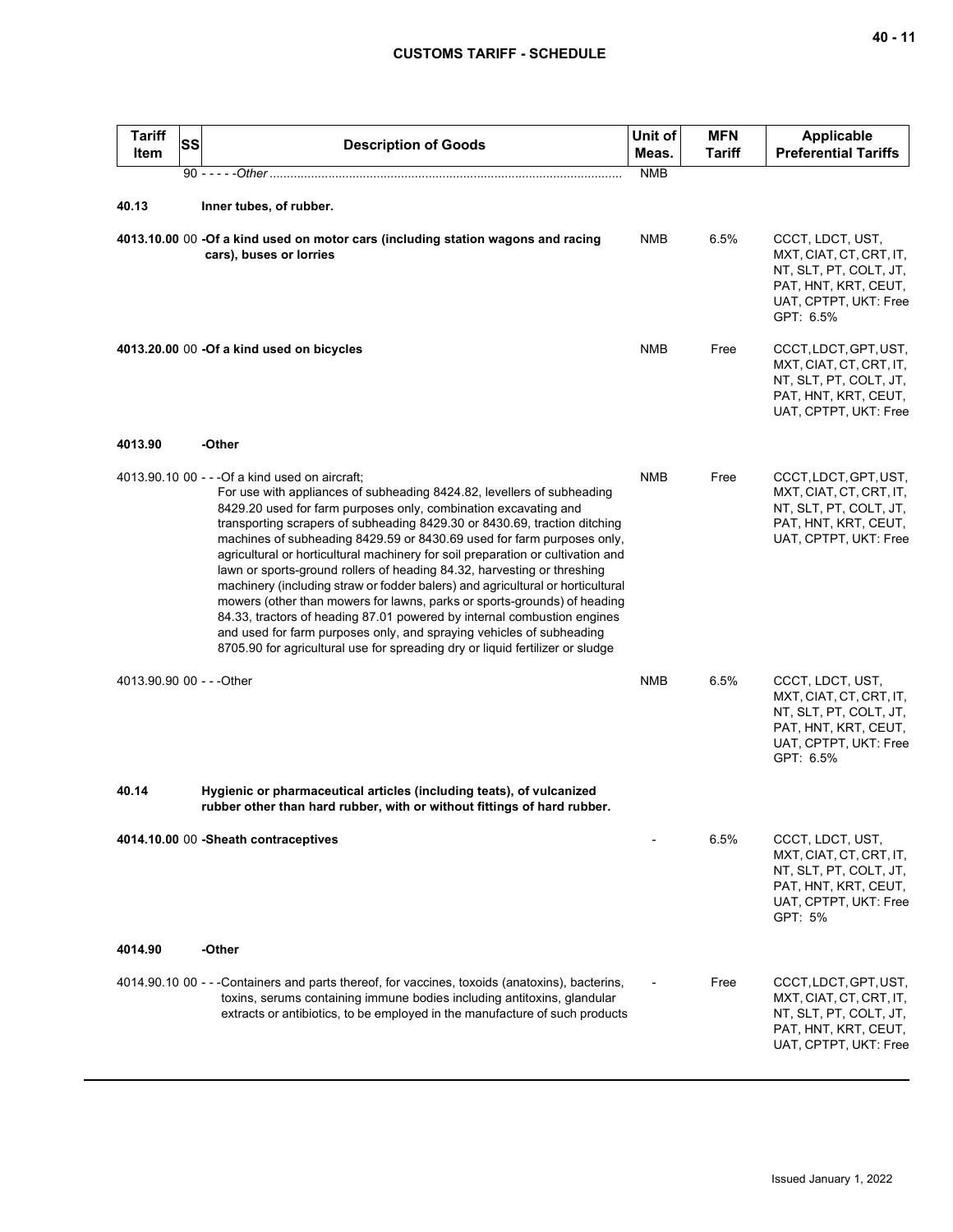$\mathbf{I}$ 

 $\mathbf{I}$ 

 $\mathbf{I}$ 

 $\mathbf{I}$ 

 $\mathbf{I}$ 

 $\mathbf I$ 

| <b>Tariff</b>             | <b>SS</b> | <b>Description of Goods</b>                                                                                                                           | Unit of    | <b>MFN</b>    | <b>Applicable</b>                                                                                                                                            |
|---------------------------|-----------|-------------------------------------------------------------------------------------------------------------------------------------------------------|------------|---------------|--------------------------------------------------------------------------------------------------------------------------------------------------------------|
| Item                      |           |                                                                                                                                                       | Meas.      | <b>Tariff</b> | <b>Preferential Tariffs</b>                                                                                                                                  |
| 4014.90.90 00 - - - Other |           |                                                                                                                                                       |            | 6.5%          | CCCT, LDCT, UST,<br>MXT, CIAT, CT, CRT, IT,<br>NT, SLT, PT, COLT, JT,<br>PAT, HNT, KRT, CEUT,<br>UAT, CPTPT, UKT: Free<br>GPT: 5%                            |
| 40.15                     |           | Articles of apparel and clothing accessories (including gloves, mittens<br>and mitts), for all purposes, of vulcanized rubber other than hard rubber. |            |               |                                                                                                                                                              |
|                           |           | Gloves, mittens and mitts:                                                                                                                            |            |               |                                                                                                                                                              |
|                           |           |                                                                                                                                                       |            |               |                                                                                                                                                              |
| 4015.12                   |           | -- Of a kind used for medical, surgical, dental or veterinary purposes                                                                                |            |               |                                                                                                                                                              |
|                           |           | 4015.12.10 00 - - -Protective gloves to be employed with protective suits in a noxious<br>atmosphere                                                  | <b>PAR</b> | Free          | CCCT, LDCT, GPT, UST,<br>MXT, CIAT, CT, CRT, IT,<br>NT, SLT, PT, COLT, JT,<br>PAT, HNT, KRT, CEUT,<br>UAT, CPTPT, UKT: Free                                  |
| 4015.12.90 00 - - - Other |           |                                                                                                                                                       | <b>PAR</b> | 15.5%         | CCCT, LDCT, UST,<br>MXT, CIAT, CT, CRT, IT,<br>NT, SLT, PT, COLT, JT,<br>PAT, HNT, KRT, CEUT,<br>UAT, CPTPT, UKT: Free<br>AUT: 8.5%<br>NZT: 8.5%<br>GPT: 15% |
| 4015.19                   |           | - -Other                                                                                                                                              |            |               |                                                                                                                                                              |
|                           |           | 4015.19.10 00 - - -Protective gloves to be employed with protective suits in a noxious<br>atmosphere                                                  | <b>PAR</b> | Free          | CCCT, LDCT, GPT, UST,<br>MXT, CIAT, CT, CRT, IT,<br>NT, SLT, PT, COLT, JT,<br>PAT, HNT, KRT, CEUT,<br>UAT, CPTPT, UKT: Free                                  |
| 4015.19.90 00 - - - Other |           |                                                                                                                                                       | <b>PAR</b> | 15.5%         | CCCT, LDCT, UST,<br>MXT, CIAT, CT, CRT, IT,<br>NT, SLT, PT, COLT, JT,<br>PAT, HNT, KRT, CEUT,<br>UAT, CPTPT, UKT: Free<br>AUT: 8.5%<br>NZT: 8.5%<br>GPT: 15% |
| 4015.90                   |           | -Other                                                                                                                                                |            |               |                                                                                                                                                              |
|                           |           | 4015.90.10 00 - - -Protective suits and parts thereof, to be employed in a noxious<br>atmosphere                                                      |            | Free          | CCCT, LDCT, GPT, UST,<br>MXT, CIAT, CT, CRT, IT,<br>NT, SLT, PT, COLT, JT,<br>PAT, HNT, KRT, CEUT,<br>UAT, CPTPT, UKT: Free                                  |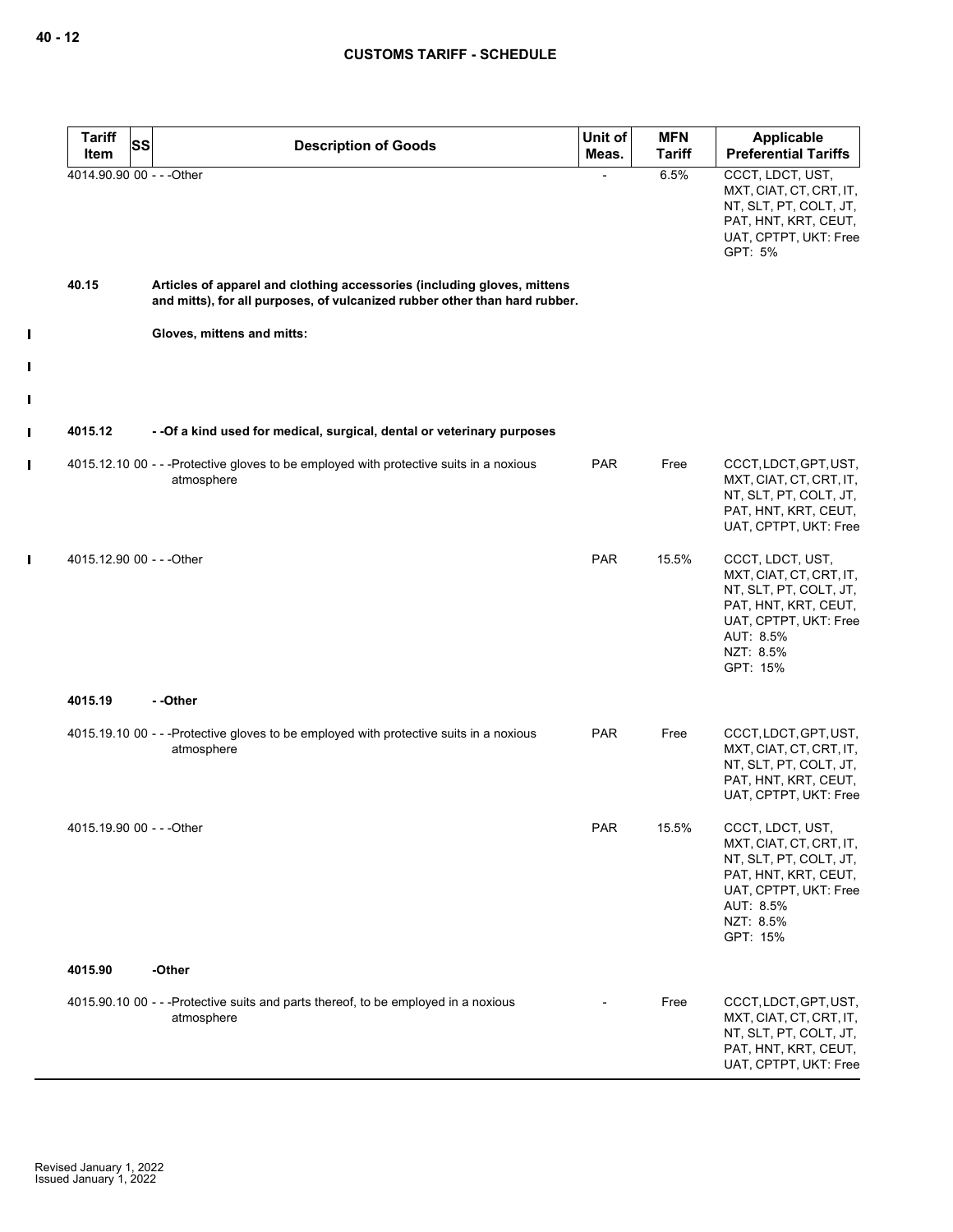| Tariff<br>Item            | <b>SS</b> | <b>Description of Goods</b>                                                                                   | Unit of<br>Meas. | <b>MFN</b><br><b>Tariff</b> | <b>Applicable</b><br><b>Preferential Tariffs</b>                                                                                                             |
|---------------------------|-----------|---------------------------------------------------------------------------------------------------------------|------------------|-----------------------------|--------------------------------------------------------------------------------------------------------------------------------------------------------------|
|                           |           | 4015.90.20 00 - - - Diving suits                                                                              |                  | 10%                         | CCCT, LDCT, UST,<br>MXT, CIAT, CT, CRT, IT,<br>NT, SLT, PT, COLT, JT,<br>PAT, HNT, KRT, CEUT,<br>UAT, CPTPT, UKT: Free<br>GPT: 5%                            |
| 4015.90.90 00 - - - Other |           |                                                                                                               |                  | 14%                         | CCCT, LDCT, UST,<br>MXT, CIAT, CT, CRT, IT,<br>NT, SLT, PT, COLT, JT,<br>PAT, HNT, KRT, CEUT,<br>UAT, CPTPT, UKT: Free<br>AUT: 9.5%<br>NZT: 9.5%<br>GPT: 10% |
| 40.16                     |           | Other articles of vulcanized rubber other than hard rubber.                                                   |                  |                             |                                                                                                                                                              |
|                           |           | 4016.10.00 00 - Of cellular rubber                                                                            |                  | 6.5%                        | CCCT, LDCT, UST,<br>MXT, CIAT, CT, CRT, IT,<br>NT, SLT, PT, COLT, JT,<br>PAT, HNT, KRT, CEUT,<br>UAT, CPTPT, UKT: Free<br>GPT: 3%                            |
|                           |           | -Other:                                                                                                       |                  |                             |                                                                                                                                                              |
| 4016.91.00                |           | --Floor coverings and mats<br>- - - - - Mats:                                                                 |                  | 7%                          | CCCT, LDCT, UST,<br>MXT, CIAT, CT, CRT, IT,<br>NT, SLT, PT, COLT, JT,<br>PAT, HNT, KRT, CEUT,<br>UAT, CPTPT, UKT: Free<br>GPT: 5%                            |
|                           |           |                                                                                                               |                  |                             |                                                                                                                                                              |
|                           |           |                                                                                                               |                  |                             |                                                                                                                                                              |
| 4016.92.00 00 - - Erasers |           |                                                                                                               |                  | 6.5%                        | CCCT, LDCT, UST,<br>MXT, CIAT, CT, CRT, IT,<br>NT, SLT, PT, COLT, JT,<br>PAT, HNT, KRT, CEUT,<br>UAT, CPTPT, UKT: Free<br>GPT: 5%                            |
| 4016.93                   |           | - - Gaskets, washers and other seals                                                                          |                  |                             |                                                                                                                                                              |
|                           |           | - - - Of a kind used in the automotive goods of Chapter 87:                                                   |                  |                             |                                                                                                                                                              |
|                           |           | 4016.93.11 00 - - - - For use in the manufacture of aftermarket gas tanks and radiators for<br>motor vehicles |                  | Free                        | CCCT, LDCT, GPT, UST,<br>MXT, CIAT, CT, CRT, IT,<br>NT, SLT, PT, COLT, JT,<br>PAT, HNT, KRT, CEUT,<br>UAT, CPTPT, UKT: Free                                  |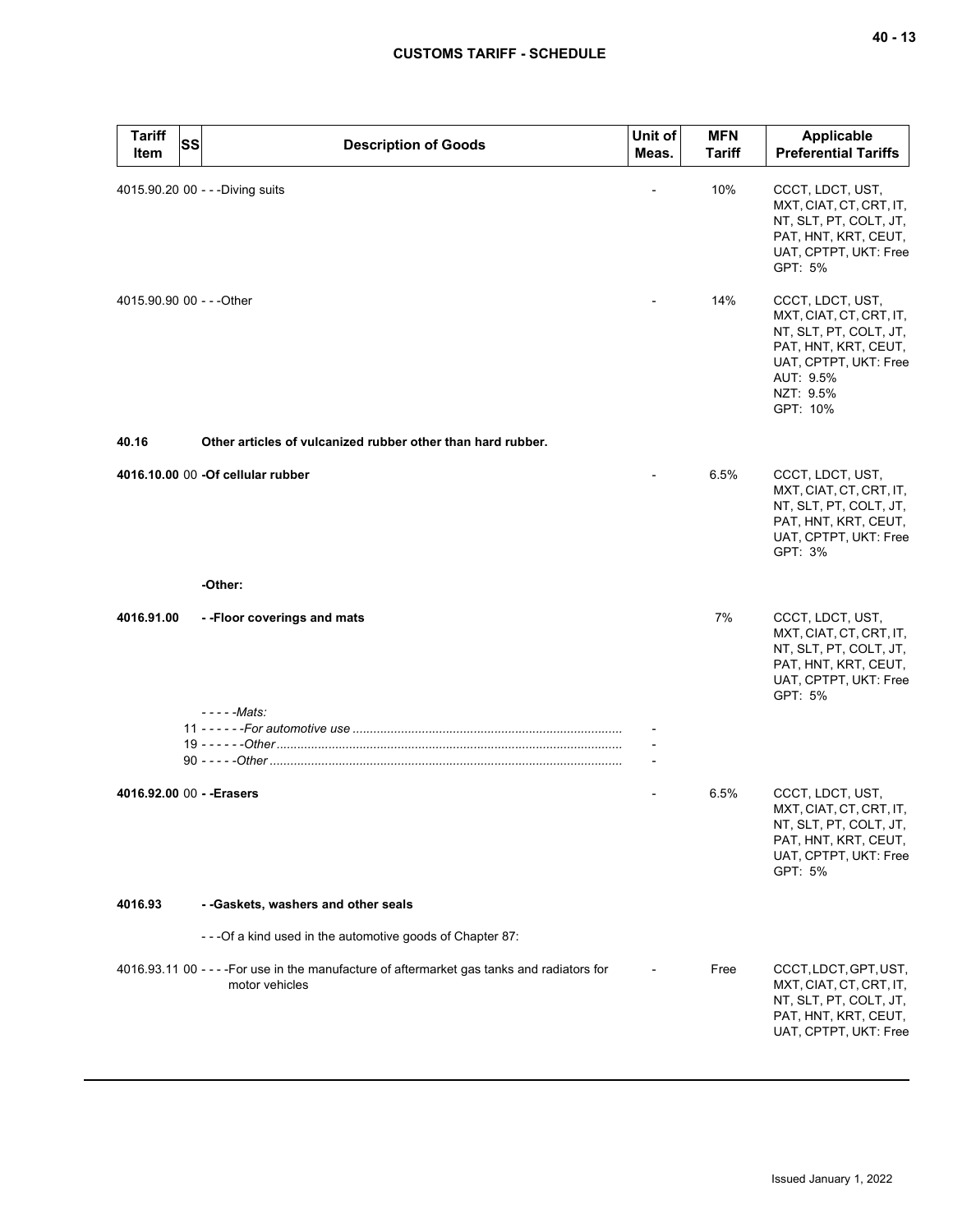| <b>Tariff</b><br>Item     | <b>SS</b> | <b>Description of Goods</b>                                                                                                                                                                                                                                                                                                                                                                                                                                                                          | Unit of<br>Meas. | <b>MFN</b><br>Tariff | Applicable<br><b>Preferential Tariffs</b>                                                                                           |
|---------------------------|-----------|------------------------------------------------------------------------------------------------------------------------------------------------------------------------------------------------------------------------------------------------------------------------------------------------------------------------------------------------------------------------------------------------------------------------------------------------------------------------------------------------------|------------------|----------------------|-------------------------------------------------------------------------------------------------------------------------------------|
| 4016.93.19                |           | $--$ Other                                                                                                                                                                                                                                                                                                                                                                                                                                                                                           |                  | 6.5%                 | CCCT, LDCT, UST,<br>MXT, CIAT, CT, CRT, IT,<br>NT, SLT, PT, COLT, JT,<br>PAT, HNT, KRT, CEUT,<br>UAT, CPTPT, UKT: Free<br>GPT: 6.5% |
|                           |           |                                                                                                                                                                                                                                                                                                                                                                                                                                                                                                      |                  |                      |                                                                                                                                     |
|                           |           | $--$ Other:                                                                                                                                                                                                                                                                                                                                                                                                                                                                                          |                  |                      |                                                                                                                                     |
|                           |           | 4016.93.91 00 - - - - For use in the goods of heading 84.81 or hydraulic pump-motors of<br>subheading 8413.60;<br>For use in the manufacture or repair of engines or parts thereof for<br>commercial fishing vessels;<br>For use in the manufacture of goods of Section XVI, of Chapter 73 or 90,<br>or of heading 87.05 (excluding the motor vehicle chassis portion and<br>parts thereof), such goods being used in the recovery or production of<br>crude oil from shales, oil-sands or tar-sands |                  | Free                 | CCCT, LDCT, GPT, UST,<br>MXT, CIAT, CT, CRT, IT,<br>NT, SLT, PT, COLT, JT,<br>PAT, HNT, KRT, CEUT,<br>UAT, CPTPT, UKT: Free         |
| 4016.93.99                |           | $--$ Other                                                                                                                                                                                                                                                                                                                                                                                                                                                                                           |                  | Free                 | CCCT, LDCT, GPT, UST,<br>MXT, CIAT, CT, CRT, IT,<br>NT, SLT, PT, COLT, JT,<br>PAT, HNT, KRT, CEUT,<br>UAT, CPTPT, UKT: Free         |
|                           |           |                                                                                                                                                                                                                                                                                                                                                                                                                                                                                                      |                  |                      |                                                                                                                                     |
|                           |           | 4016.94.00 00 - - Boat or dock fenders, whether or not inflatable                                                                                                                                                                                                                                                                                                                                                                                                                                    |                  | 6.5%                 | CCCT, LDCT, UST,<br>MXT, CIAT, CT, CRT, IT,<br>NT, SLT, PT, COLT, JT,<br>PAT, HNT, KRT, CEUT,<br>UAT, CPTPT, UKT: Free<br>GPT: 3%   |
| 4016.95                   |           | - - Other inflatable articles                                                                                                                                                                                                                                                                                                                                                                                                                                                                        |                  |                      |                                                                                                                                     |
|                           |           | 4016.95.10 00 - - - Air mattresses                                                                                                                                                                                                                                                                                                                                                                                                                                                                   | NMB              | 9.5%                 | CCCT, LDCT, UST,<br>MXT, CIAT, CT, CRT, IT,<br>NT, SLT, PT, COLT, JT,<br>PAT, HNT, KRT, CEUT,<br>UAT, CPTPT, UKT: Free<br>GPT: 5%   |
| 4016.95.90 00 - - - Other |           |                                                                                                                                                                                                                                                                                                                                                                                                                                                                                                      |                  | 6.5%                 | CCCT, LDCT, UST,<br>MXT, CIAT, CT, CRT, IT,<br>NT, SLT, PT, COLT, JT,<br>PAT, HNT, KRT, CEUT,<br>UAT, CPTPT, UKT: Free<br>GPT: 5%   |
| 4016.99                   |           | - -Other                                                                                                                                                                                                                                                                                                                                                                                                                                                                                             |                  |                      |                                                                                                                                     |

 $\mathbf{I}$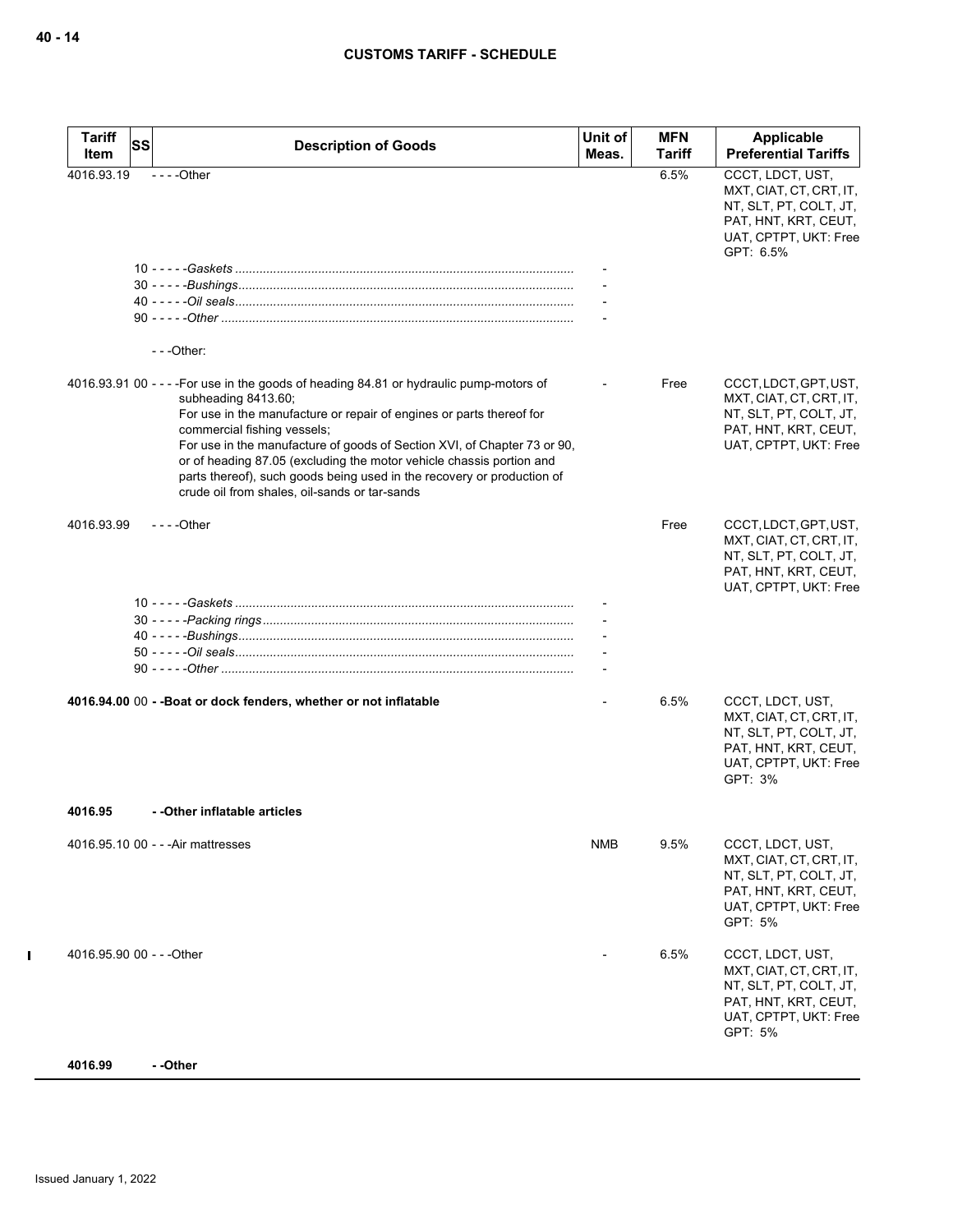| <b>Tariff</b><br>Item     | SS | <b>Description of Goods</b>                                                                                                                                                                                                                                                                                                                                                                                                                                                                                                                                                                                                                                                                                                                                                                                                                                                                                                                                                                                                                                                                                                                                                                                                                                                                                                      | Unit of<br>Meas. | <b>MFN</b><br><b>Tariff</b> | Applicable<br><b>Preferential Tariffs</b>                                                                                           |
|---------------------------|----|----------------------------------------------------------------------------------------------------------------------------------------------------------------------------------------------------------------------------------------------------------------------------------------------------------------------------------------------------------------------------------------------------------------------------------------------------------------------------------------------------------------------------------------------------------------------------------------------------------------------------------------------------------------------------------------------------------------------------------------------------------------------------------------------------------------------------------------------------------------------------------------------------------------------------------------------------------------------------------------------------------------------------------------------------------------------------------------------------------------------------------------------------------------------------------------------------------------------------------------------------------------------------------------------------------------------------------|------------------|-----------------------------|-------------------------------------------------------------------------------------------------------------------------------------|
|                           |    | 4016.99.10 00 - - - Articles for use in the manufacture of microwave, passive infrared, or<br>combination microwave and passive infrared relays;<br>Backing pads for use with grinders;<br>Bladders or sleeves, for use with tire or tube manufacturing<br>machines; Boots and nipples, for use in the manufacture of ignition wiring<br>sets;<br>Containers and parts thereof (including expelling bulbs), for vaccines,<br>toxoids (anatoxins), bacterins, toxins, serums containing immune bodies<br>including antitoxins, glandular extracts or antibiotics, to be employed in the<br>manufacture of such products;<br>Grommets, sleeves and protectors, for use in the manufacture of hose<br>assemblies for brake or steering systems for motorcycles or all-terrain<br>vehicles;<br>Parts for use in the manufacture of aftermarket gas tanks and radiators for<br>motor vehicles;<br>Rail pads;<br>To be employed in the manufacture of sera, antisera, toxoids, viruses,<br>toxins or antitoxins, virus or bacterial vaccines, bacteriophage or bacterial<br>lysates, allergenics, liver extracts, pituitary extracts, epinephrine or its<br>solutions, insulin (with or without zinc, globin or protamine) and blood<br>plasma or serum of human origin, or fractions thereof, or extenders or<br>substitutes therefor |                  | Free                        | CCCT, LDCT, GPT, UST,<br>MXT, CIAT, CT, CRT, IT,<br>NT, SLT, PT, COLT, JT,<br>PAT, HNT, KRT, CEUT,<br>UAT, CPTPT, UKT: Free         |
|                           |    | 4016.99.30 00 - - - Vibration control articles of a kind used in the vehicles of headings 87.01<br>through 87.05                                                                                                                                                                                                                                                                                                                                                                                                                                                                                                                                                                                                                                                                                                                                                                                                                                                                                                                                                                                                                                                                                                                                                                                                                 |                  | 6.5%                        | CCCT, LDCT, UST,<br>MXT, CIAT, CT, CRT, IT,<br>NT, SLT, PT, COLT, JT,<br>PAT, HNT, KRT, CEUT,<br>UAT, CPTPT, UKT: Free<br>GPT: 6.5% |
| 4016.99.90                |    | ---Other                                                                                                                                                                                                                                                                                                                                                                                                                                                                                                                                                                                                                                                                                                                                                                                                                                                                                                                                                                                                                                                                                                                                                                                                                                                                                                                         |                  | 6.5%                        | CCCT, LDCT, UST,<br>MXT, CIAT, CT, CRT, IT,<br>NT, SLT, PT, COLT, JT,<br>PAT, HNT, KRT, CEUT,<br>UAT, CPTPT, UKT: Free<br>GPT: 5%   |
|                           |    |                                                                                                                                                                                                                                                                                                                                                                                                                                                                                                                                                                                                                                                                                                                                                                                                                                                                                                                                                                                                                                                                                                                                                                                                                                                                                                                                  |                  |                             |                                                                                                                                     |
| 4017.00                   |    | Hard rubber (for example, ebonite) in all forms, including waste and<br>scrap; articles of hard rubber.                                                                                                                                                                                                                                                                                                                                                                                                                                                                                                                                                                                                                                                                                                                                                                                                                                                                                                                                                                                                                                                                                                                                                                                                                          |                  |                             |                                                                                                                                     |
|                           |    | 4017.00.10 00 - - - Rods and tubes;<br>Sheets and strip, of a thickness not exceeding 1.6 mm;<br>Waste and scrap                                                                                                                                                                                                                                                                                                                                                                                                                                                                                                                                                                                                                                                                                                                                                                                                                                                                                                                                                                                                                                                                                                                                                                                                                 |                  | Free                        | CCCT, LDCT, GPT, UST,<br>MXT, CIAT, CT, CRT, IT,<br>NT, SLT, PT, COLT, JT,<br>PAT, HNT, KRT, CEUT,<br>UAT, CPTPT, UKT: Free         |
| 4017.00.90 00 - - - Other |    |                                                                                                                                                                                                                                                                                                                                                                                                                                                                                                                                                                                                                                                                                                                                                                                                                                                                                                                                                                                                                                                                                                                                                                                                                                                                                                                                  |                  | 6.5%                        | CCCT, LDCT, UST,<br>MXT, CIAT, CT, CRT, IT,<br>NT, SLT, PT, COLT, JT,<br>PAT, HNT, KRT, CEUT,<br>UAT, CPTPT, UKT: Free<br>GPT: 5%   |

 $\mathbf{I}$